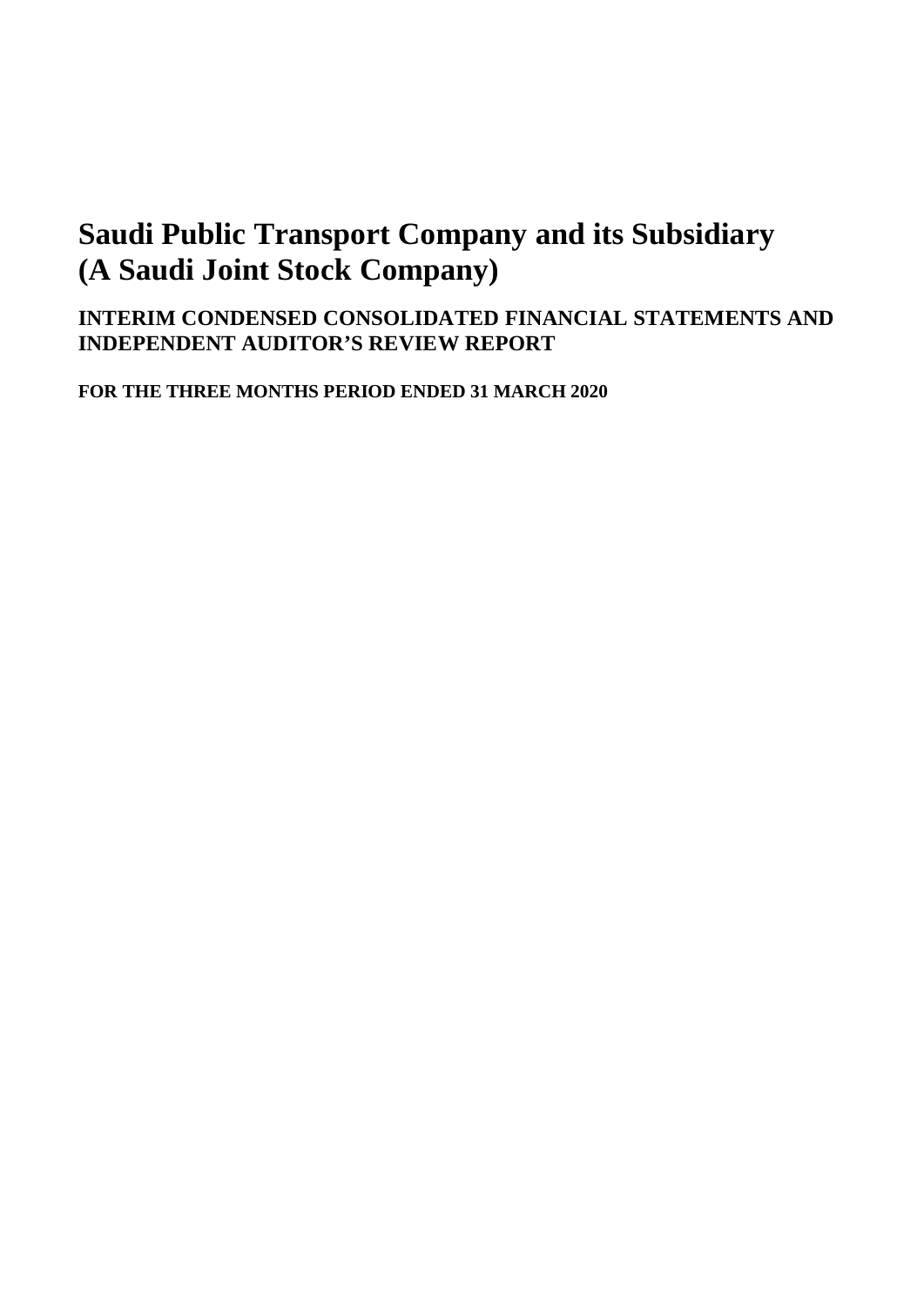#### INTERIM CONDENSED CONSOLIDATED FINANCIAL STATEMENTS FOR THE THREE MONTHS PERIOD ENDED 31 MARCH 2020

| <b>Index</b>                                                     | Pages          |
|------------------------------------------------------------------|----------------|
| Independent auditor's review report                              |                |
| Interim condensed consolidated statement of income               | $\overline{2}$ |
| Interim condensed consolidated statement of comprehensive income | 3              |
| Interim condensed consolidated statement of financial position   | $\overline{4}$ |
| Interim condensed consolidated statement of changes in equity    | 5              |
| Interim condensed consolidated statement of cash flows           | 6              |
| Notes to the interim condensed consolidated financial statements | $7 - 16$       |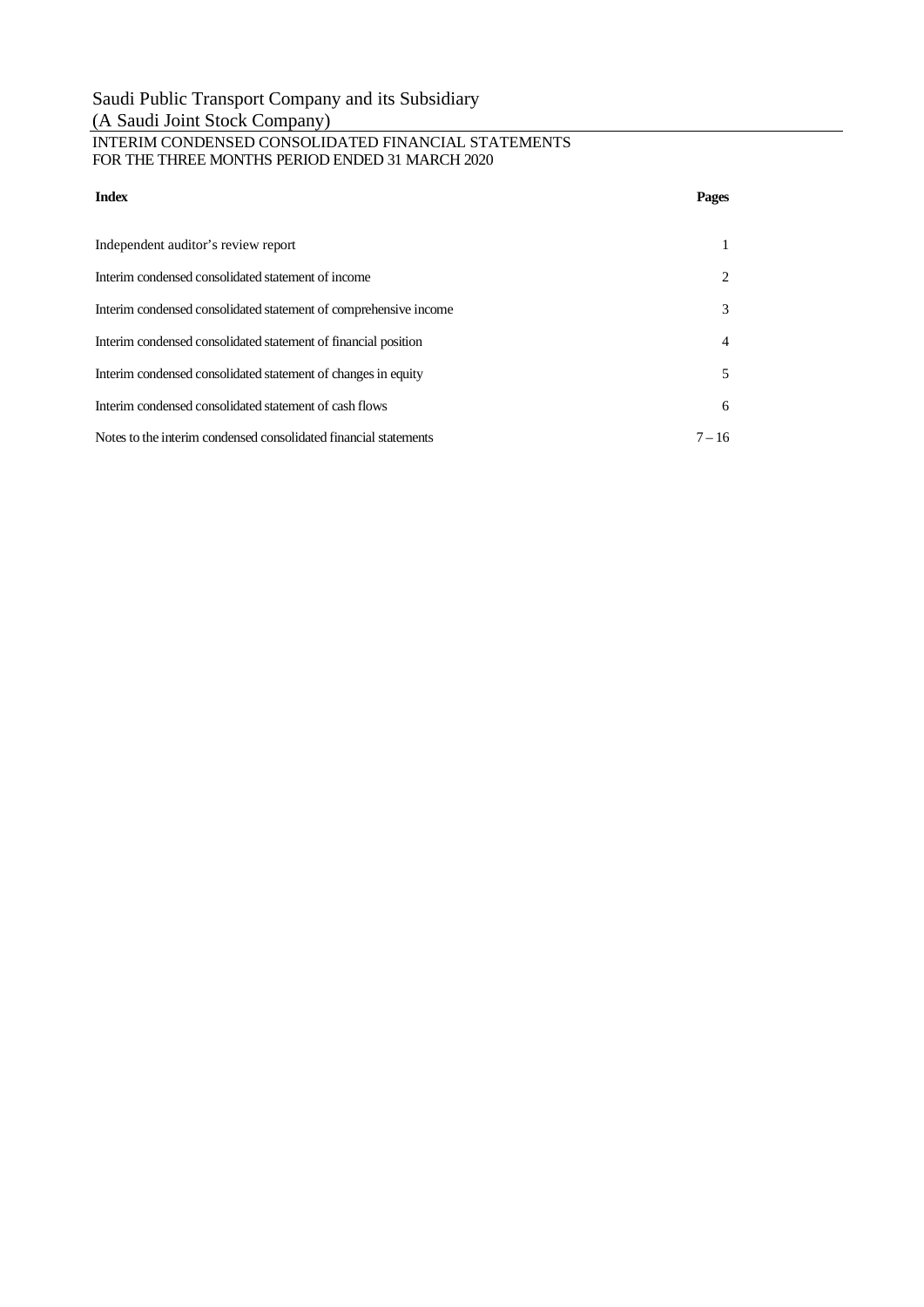

Ernst & Young & Co. (Certified Public Accountants) Registration No. 45/11/323 **General Partnership** C.R. No. 1010383821 **Head Office** Al Faisaliah Office Tower, 14th Floor Tel: +966 11 215 9898 King Fahad Road +966 11 273 4740 P.O. Box 2732 Fax: +966 11 273 4730 Riyadh 11461 Kingdom of Saudi Arabia ey.ksa@sa.ev.com

ev.com/mena

## Independent auditor's review report

to the partners of Saudi Emirates Integrated Transport Company (A Limited Liability Company)

#### Introduction:

We have reviewed the accompanying interim condensed statement of financial position of Saudi Emirates Integrated Transport Company - A Limited Liability Company ("the Company") as at 31 March 2020, and the related interim condensed statements of income and other comprehensive income, changes in partners' equity and cash flows for the three month period then ended, and a summary of significant accounting policies and other explanatory notes. Management is responsible for the preparation and presentation of these interim condensed financial statements in accordance with International Accounting Standard 34, "Interim Financial Reporting" ("IAS 34") endorsed in the Kingdom of Saudi Arabia. Our responsibility is to express a conclusion on these interim condensed financial statements based on our review.

#### **Scope of Review:**

We conducted our review in accordance with International Standard on Review Engagements 2410, "Review of Interim Financial Information Performed by the Independent Auditor of the Entity" endorsed in the Kingdom of Saudi Arabia. A review of interim financial statements consists of making inquiries, primarily to persons responsible for financial and accounting matters, and applying analytical and other review procedures. A review is substantially less in scope than an audit conducted in accordance with International Standards on Auditing that are endorsed in the Kingdom of Saudi Arabia and consequently does not enable us to obtain assurance that we would become aware of all significant matters that might be identified in an audit. Accordingly, we do not express an audit opinion.

#### Conclusion:

Based on our review, nothing has come to our attention that causes us to believe that the accompanying interim condensed financial statements are not prepared, in all material respects, in accordance with IAS 34 endorsed in the Kingdom of Saudi Arabia.

for Ernst & Young

Fahad M. Al-Toaimi **Certified Public Accountant** License No. 354

22 Shawwal 1441H 14 June 2020 Rivadh

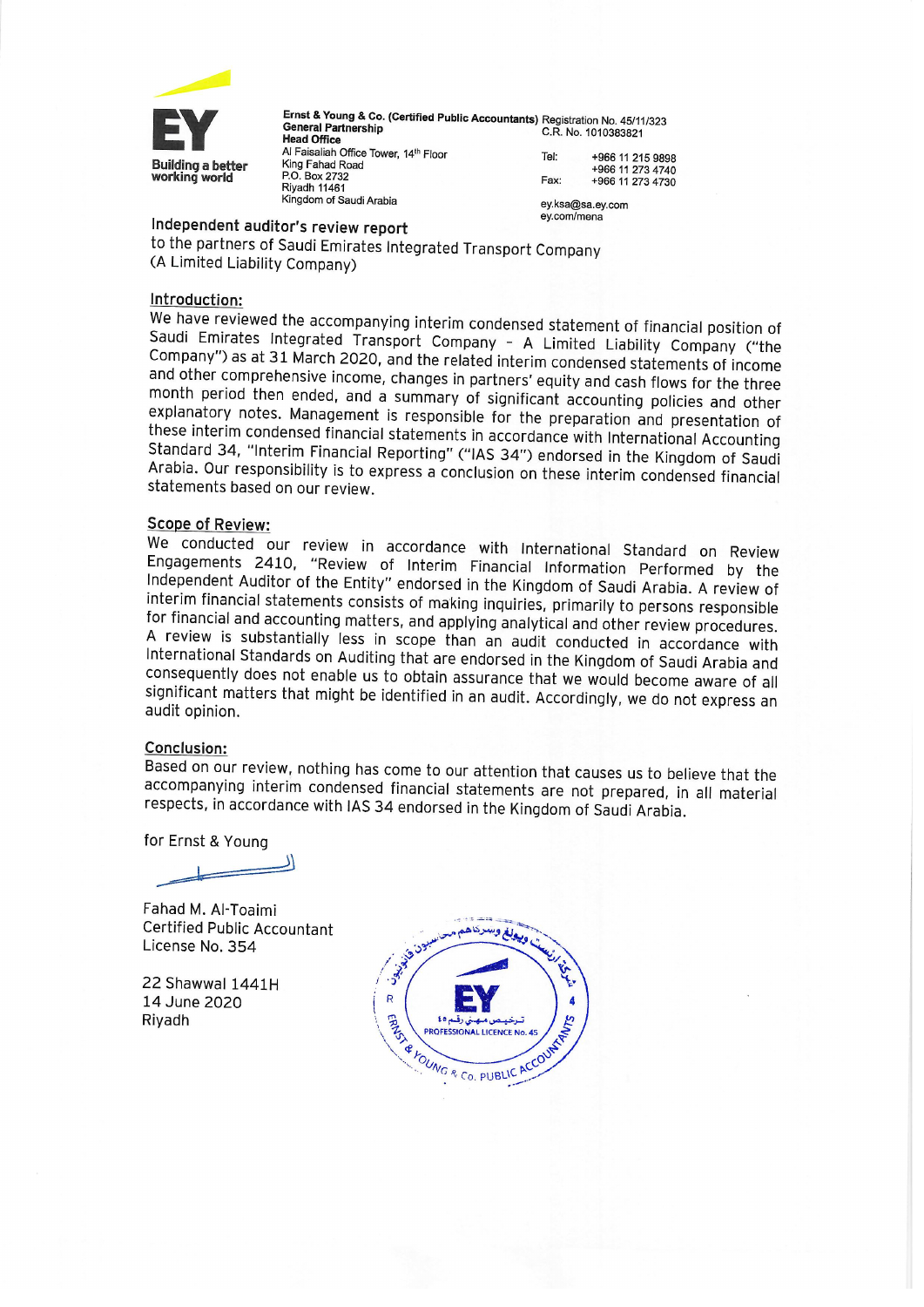#### INTERIM CONDENSED CONSOLIDATED STATEMENT OF INCOME For the three months period ended 31 March 2020

|                                                                                                         |      | 2020           | 2019           |
|---------------------------------------------------------------------------------------------------------|------|----------------|----------------|
|                                                                                                         | Note | <b>SAR'000</b> | <b>SAR'000</b> |
|                                                                                                         |      | (Unaudited)    | (Unaudited)    |
| Revenue                                                                                                 | 3    | 420,056        | 411,058        |
| Cost of revenue                                                                                         |      | (416, 265)     | (412,887)      |
| Gross profit (loss)                                                                                     |      | 3,791          | (1,829)        |
| Selling and distribution expenses                                                                       |      | (7,980)        | (5,924)        |
| Administrative expenses                                                                                 |      | (23, 177)      | (24,749)       |
| <b>Operating loss</b>                                                                                   |      | (27,366)       | (32,502)       |
| Share of (loss) profit from joint venture                                                               | 15   | (4,259)        | 25,912         |
| Share of profit from an associate                                                                       |      | 874            | 25             |
| Finance income                                                                                          | 10   | 1,118          | 427            |
| Finance costs                                                                                           | 8    | (7,943)        | (6,723)        |
| Other income                                                                                            | 4    | 1,034          | 6,083          |
| Loss before zakat and income tax                                                                        |      | (36, 542)      | (6,778)        |
| Zakat and income tax                                                                                    | 5    | (3,396)        | (3,915)        |
| Loss for the period                                                                                     |      | (39, 938)      | (10,693)       |
| (Loss) income for the period attributable to:                                                           |      |                |                |
| -Equity holders of the parent company                                                                   |      | (39,982)       | (10,995)       |
| -Non-controlling interests                                                                              |      | 44             | 302            |
|                                                                                                         |      | (39, 938)      | (10,693)       |
| Loss per share (in Saudi Riyals):                                                                       |      |                |                |
| Basic and diluted, from the loss for the period attributable to equity holders of<br>the parent company |      | (0.32)         | (0.09)         |

The attached notes from 1 to 17 form an integral part of these interim condensed consolidated financial statements.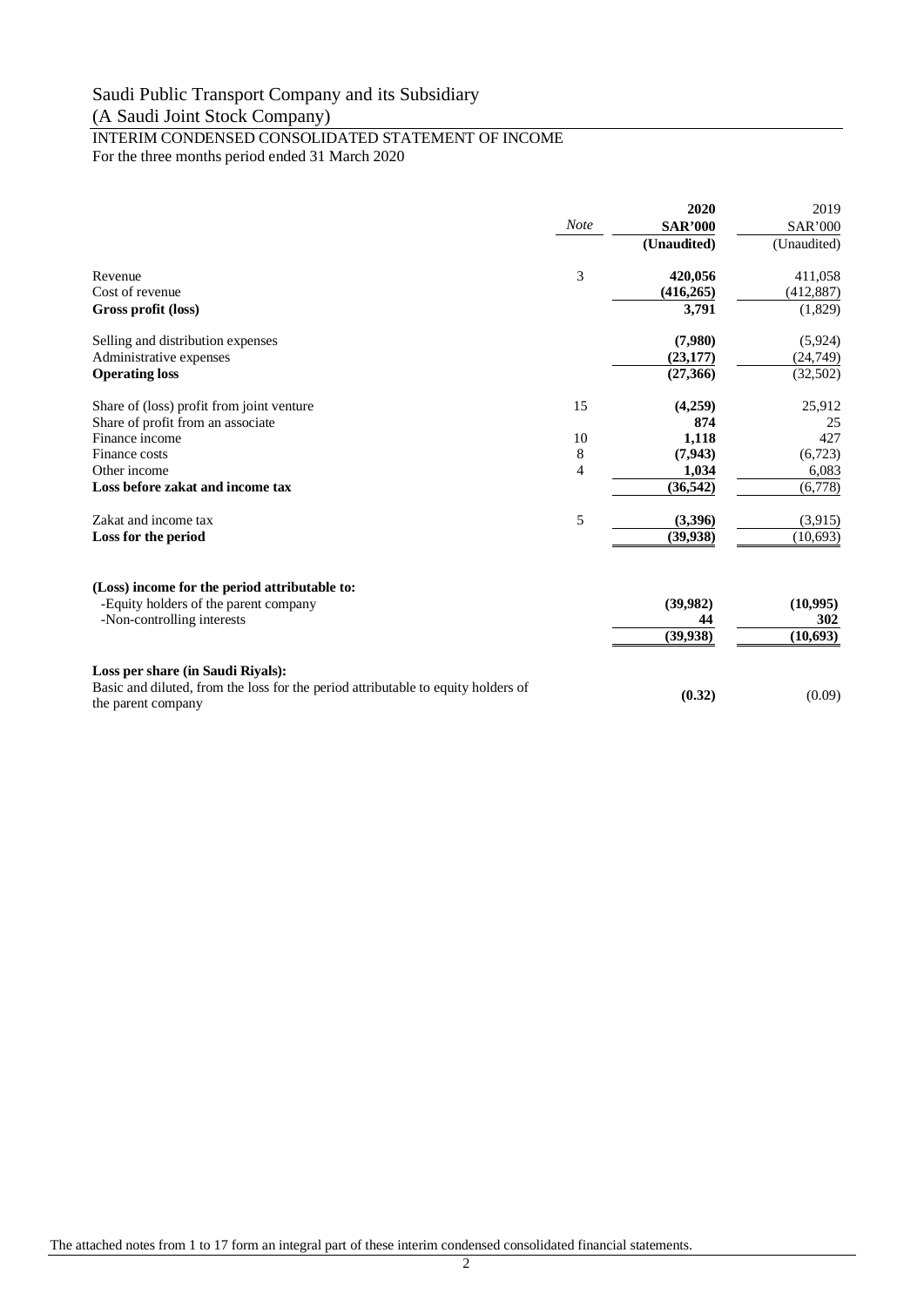#### INTERIM CONDENSED CONSOLIDATED STATEMENT OF COMPREHENSIVE INCOME For the three months period ended 31 March 2020

|                                                                                                                                              | <b>Note</b> | 2020<br><b>SAR'000</b><br>(Unaudited) | 2019<br><b>SAR'000</b><br>(Unaudited) |
|----------------------------------------------------------------------------------------------------------------------------------------------|-------------|---------------------------------------|---------------------------------------|
| Loss for the period                                                                                                                          |             | (39, 938)                             | (10,693)                              |
| Other comprehensive income                                                                                                                   |             |                                       |                                       |
| Other comprehensive (loss) income not to be reclassified to the interim<br>condensed consolidated statement of income in subsequent periods: |             |                                       |                                       |
| Re-measurement gains on defined benefits liability<br>Net movement in fair value of investments classified at fair value through             |             |                                       | 4,982                                 |
| other comprehensive income "FVOCI"                                                                                                           |             | (17,318)                              | 10,317                                |
| Total other comprehensive (loss) income for the period                                                                                       |             | (17,318)                              | 15,299                                |
| Total comprehensive (loss) income for the period                                                                                             |             | (57,256)                              | 4,606                                 |
| Total comprehensive (loss) income for the period attributable to:                                                                            |             |                                       |                                       |
| Equity holders of the parent company                                                                                                         |             | (57,300)                              | 4,304                                 |
| Non-controlling interests                                                                                                                    |             | 44                                    | 302                                   |
|                                                                                                                                              |             | (57,256)                              | 4,606                                 |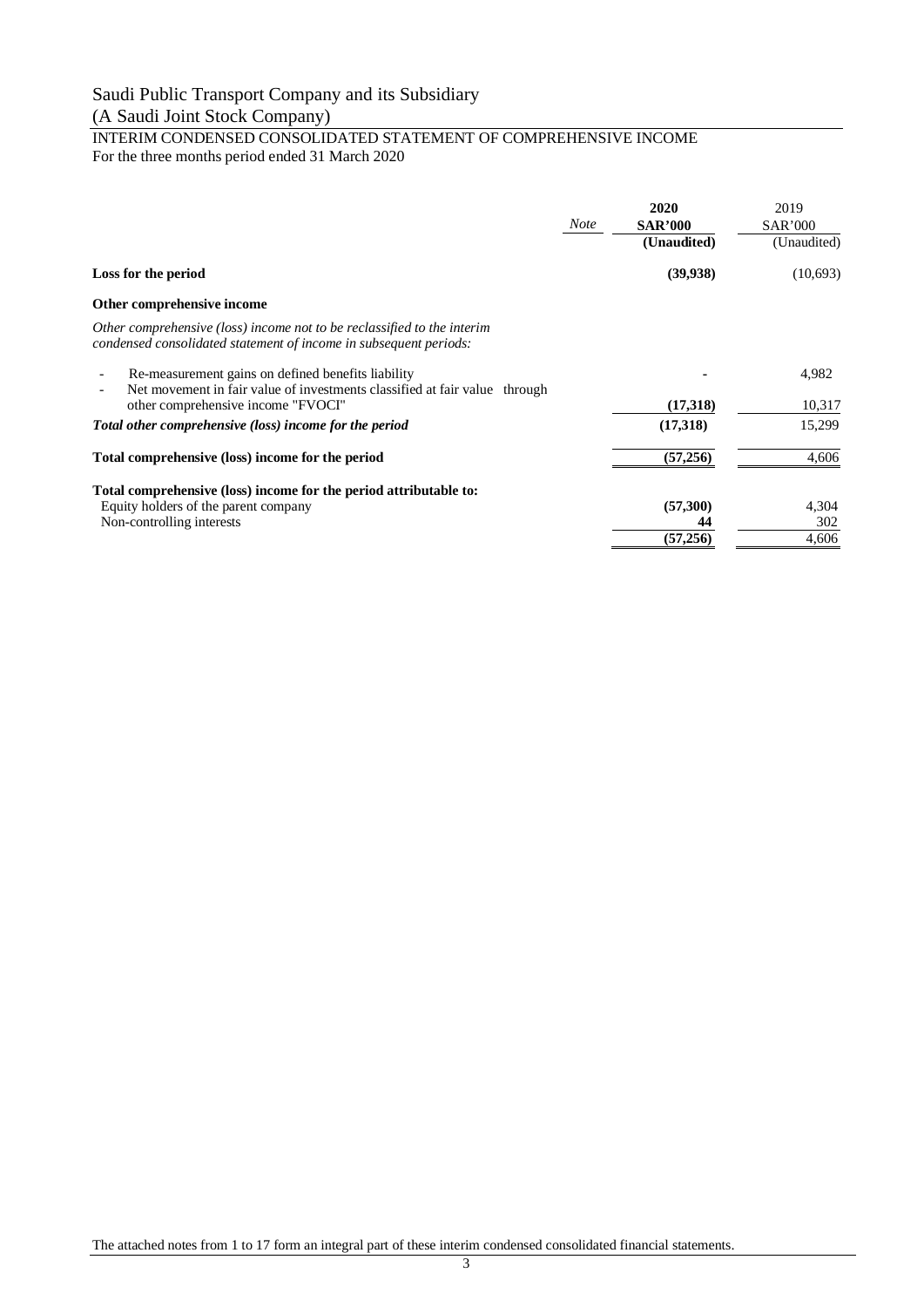#### INTERIM CONDENSED CONSOLIDATED STATEMENT OF FINANCIAL POSITION As at 31 March 2020

|                                                                                     |             | 31 March           | 31 December        |
|-------------------------------------------------------------------------------------|-------------|--------------------|--------------------|
|                                                                                     |             | 2020               | 2019               |
|                                                                                     | <b>Note</b> | <b>SAR'000</b>     | <b>SAR'000</b>     |
| <b>Assets</b>                                                                       |             | (Unaudited)        | (Audited)          |
| <b>Non-current assets</b>                                                           |             |                    |                    |
| Property, plant and equipment and right of use assets                               | 6           | 1,219,634          | 1,257,377          |
| Intangible assets                                                                   | 7           | 417,272            | 345,955            |
| Investment properties                                                               |             | 307,122            | 307,122            |
| Amounts due from a related party – non-current portion                              | 10          | 59,632             | 67,145             |
| Investment in an associate and joint venture                                        |             | 134,081            | 138,352            |
| Investments in equity instruments designated as at FVOCI                            |             | 69,826             | 90,101             |
| Unbilled receivables – non-current portion                                          |             | 1,270,331          | 1,032,945          |
| Other non-current assets<br><b>Total non-current assets</b>                         |             | 5,919<br>3,483,817 | 5,306<br>3,244,303 |
|                                                                                     |             |                    |                    |
| <b>Current assets</b>                                                               |             |                    |                    |
| Inventories                                                                         |             | 31,906             | 30,752             |
| Trade receivables, unbilled receivables and other receivables                       |             | 328,550            | 307,545            |
| Amounts due from a related party – current portion                                  | 10          | 43,802             | 35,587             |
| Prepayments and other current assets                                                |             | 104,971            | 139,185            |
| Cash and cash equivalents                                                           |             | 267,617            | 338,438            |
| <b>Total current assets</b>                                                         |             | 776,846            | 851,507            |
| <b>Total assets</b>                                                                 |             | 4,260,663          | 4,095,810          |
|                                                                                     |             |                    |                    |
| <b>Equity and liabilities</b>                                                       |             |                    |                    |
| <b>Equity</b><br>Issued capital                                                     |             | 1,250,000          | 1,250,000          |
| Statutory reserve                                                                   |             | 183.471            | 183,471            |
| Consensual reserve                                                                  |             | 42,730             | 42,730             |
| Investment revaluation reserve                                                      |             | (23, 813)          | (6, 495)           |
| Retained earnings                                                                   |             | 123,819            | 163,801            |
| Equity attributable to equity holders of the parent company                         |             | 1,576,207          | 1,633,507          |
| Non-controlling interests                                                           |             | 6,684              | 6,640              |
| <b>Total equity</b>                                                                 |             | 1,582,891          | 1,640,147          |
|                                                                                     |             |                    |                    |
| <b>Non-current liabilities</b>                                                      |             |                    |                    |
| Murabaha financing – non-current portion<br>Lease liabilities – non-current portion | 8           | 312,487<br>7,252   | 336,663<br>8,529   |
| Employees' defined benefits obligation                                              |             | 140,812            | 137,516            |
| Advance from a customer - non-current portion                                       | 9           | 959,078            | 959,078            |
| Deferred revenue - non-current portion                                              |             | 6,383              | 6,639              |
| <b>Total non-current liabilities</b>                                                |             | 1,426,012          | 1,448,425          |
|                                                                                     |             |                    |                    |
| <b>Current liabilities</b>                                                          |             |                    |                    |
| Murabaha financing – current portion                                                | 8           | 146,843            | 84,209             |
| Lease liabilities – current portion                                                 |             | 1,793              | 1,779              |
| Murabaha financing – short term<br>Trade and other payables                         | $\,8\,$     | 516,560<br>359,710 | 339,181<br>345,156 |
| Due to non-controlling interests of the subsidiary                                  | 10          | 15,481             | 12,118             |
| Accrued expenses and other liabilities                                              |             | 116,161            | 129,595            |
| Deferred revenue - current portion                                                  |             | 13,468             | 16,852             |
| Advance from a customer - current portion                                           | 9           | 48,901             | 48,901             |
| Zakat and income tax payable                                                        | 5           | 32,843             | 29,447             |
| <b>Total current liabilities</b>                                                    |             | 1,251,760          | 1,007,238          |
| <b>Total liabilities</b>                                                            |             | 2,677,772          | 2,455,663          |
| <b>Total equity and liabilities</b>                                                 |             | 4,260,663          | 4,095,810          |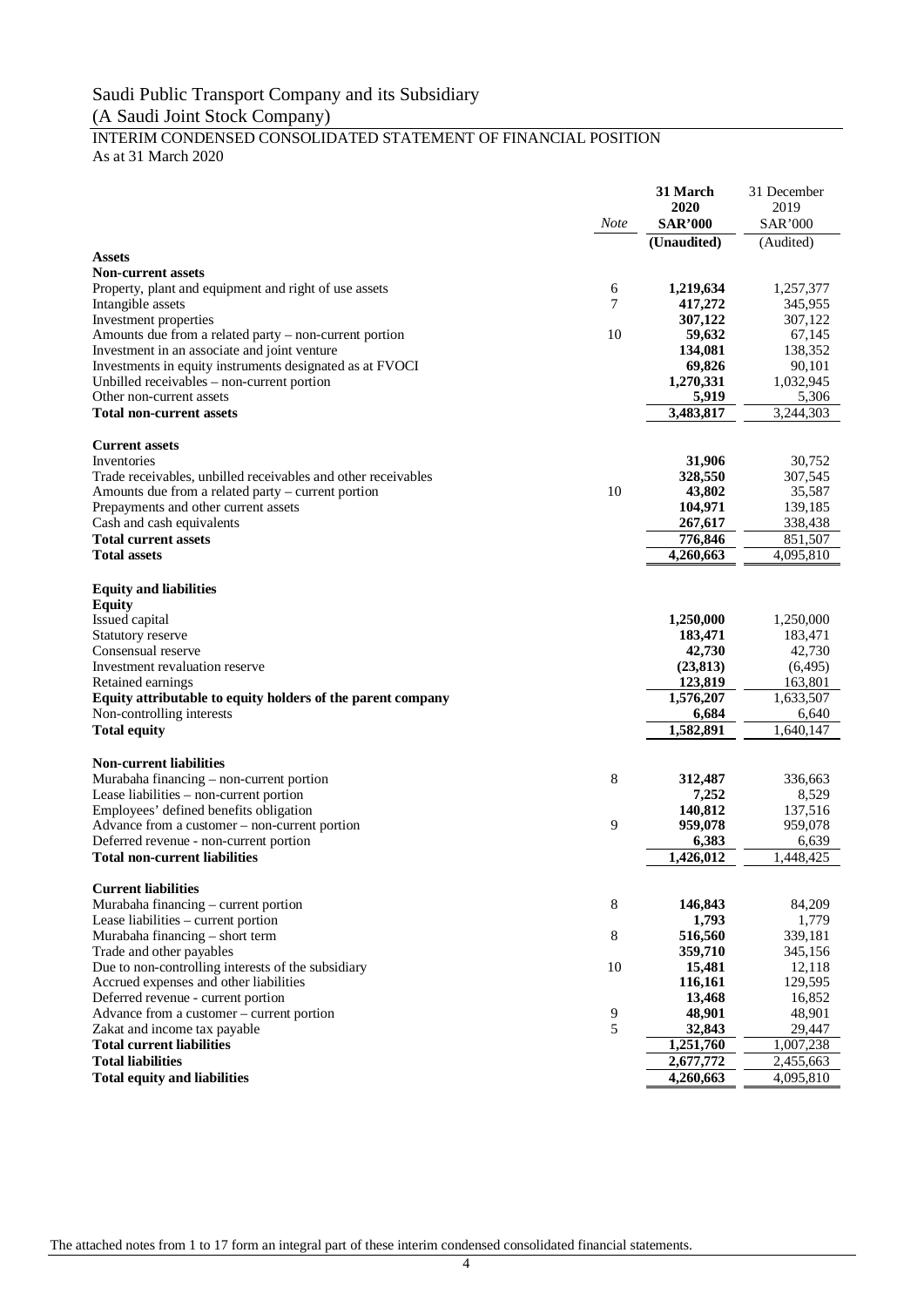# Saudi Public Transport Company and its Subsidiary

(A Saudi Joint Stock Company)

# INTERIM CONDENSED CONSOLIDATED STATEMENT OF CHANGES IN EQUITY

For the three months period ended 31 March 2020

| $Non -$<br><i>Investment</i><br><b>Retained</b><br>controlling<br><b>Statutory</b><br><b>Consensual</b><br>revaluation<br><b>Issued capital</b><br><b>Total</b><br><i>interests'</i><br>earnings<br>reserve<br>reserve<br>reserve<br><b>SAR'000</b><br><b>SAR'000</b><br><b>SAR'000</b><br><b>SAR'000</b><br><b>SAR'000</b><br><i>SAR'000</i><br><b>SAR'000</b><br>1,250,000<br>183,471<br>42,730<br>(6, 495)<br>163,801<br>1,633,507<br>6,640<br>31 December 2019 (Audited)<br>(39,982)<br>(39,982)<br>Loss for the period<br>44<br>Other comprehensive loss for the period<br>(17,318)<br>(17,318)<br>(39,982)<br>44<br>(17,318)<br>(57,300)<br>Total comprehensive (loss) income<br>$\blacksquare$<br>$\sim$<br>183,471<br>42,730<br>123,819<br>1,576,207<br>6,684<br>1,250,000<br>(23, 813)<br>At 31 March 2020 (Unaudited)<br>$Non-$<br>Investments<br>revaluation<br>Retained<br>controlling<br><b>Statutory</b><br>Consensual<br>Total<br><i>Issued capital</i><br>interests<br>earnings<br>reserve<br>reserve<br>reserve<br><b>SAR'000</b><br>SAR'000<br><b>SAR'000</b><br><b>SAR'000</b><br>SAR'000<br><i>SAR'000</i><br><i>SAR'000</i><br>42,730<br>1,250,000<br>179,939<br>(18,502)<br>130,562<br>1,584,729<br>8,040<br>31 December 2018 (Audited)<br>302<br>(Loss) for the period<br>(10,995)<br>(10,995)<br>10,317<br>Other comprehensive income for the period<br>4,982<br>15,299<br>302<br>10,317<br>(6,013)<br>4,304<br>Total comprehensive income (loss)<br>$\overline{a}$<br>$\overline{\phantom{0}}$<br>,250,000<br>42,730<br>(8,185)<br>124,549<br>1,589,033<br>8,342<br>At 31 March 2019 (Unaudited)<br>179,939 |  |  | Attributed to equity holders of the parent company |  |                                                 |
|--------------------------------------------------------------------------------------------------------------------------------------------------------------------------------------------------------------------------------------------------------------------------------------------------------------------------------------------------------------------------------------------------------------------------------------------------------------------------------------------------------------------------------------------------------------------------------------------------------------------------------------------------------------------------------------------------------------------------------------------------------------------------------------------------------------------------------------------------------------------------------------------------------------------------------------------------------------------------------------------------------------------------------------------------------------------------------------------------------------------------------------------------------------------------------------------------------------------------------------------------------------------------------------------------------------------------------------------------------------------------------------------------------------------------------------------------------------------------------------------------------------------------------------------------------------------------------------------------------------------------------------|--|--|----------------------------------------------------|--|-------------------------------------------------|
|                                                                                                                                                                                                                                                                                                                                                                                                                                                                                                                                                                                                                                                                                                                                                                                                                                                                                                                                                                                                                                                                                                                                                                                                                                                                                                                                                                                                                                                                                                                                                                                                                                      |  |  |                                                    |  | <b>Total</b><br>equity<br><i>SAR'000</i>        |
|                                                                                                                                                                                                                                                                                                                                                                                                                                                                                                                                                                                                                                                                                                                                                                                                                                                                                                                                                                                                                                                                                                                                                                                                                                                                                                                                                                                                                                                                                                                                                                                                                                      |  |  |                                                    |  | 1,640,147<br>(39, 938)<br>(17,318)<br>(57, 256) |
|                                                                                                                                                                                                                                                                                                                                                                                                                                                                                                                                                                                                                                                                                                                                                                                                                                                                                                                                                                                                                                                                                                                                                                                                                                                                                                                                                                                                                                                                                                                                                                                                                                      |  |  |                                                    |  | 1,582,891                                       |
|                                                                                                                                                                                                                                                                                                                                                                                                                                                                                                                                                                                                                                                                                                                                                                                                                                                                                                                                                                                                                                                                                                                                                                                                                                                                                                                                                                                                                                                                                                                                                                                                                                      |  |  |                                                    |  | Total<br>Equity<br><i>SAR'000</i>               |
|                                                                                                                                                                                                                                                                                                                                                                                                                                                                                                                                                                                                                                                                                                                                                                                                                                                                                                                                                                                                                                                                                                                                                                                                                                                                                                                                                                                                                                                                                                                                                                                                                                      |  |  |                                                    |  | 1,592,769<br>(10,693)<br>15,299<br>4,606        |
|                                                                                                                                                                                                                                                                                                                                                                                                                                                                                                                                                                                                                                                                                                                                                                                                                                                                                                                                                                                                                                                                                                                                                                                                                                                                                                                                                                                                                                                                                                                                                                                                                                      |  |  |                                                    |  | 1,597,375                                       |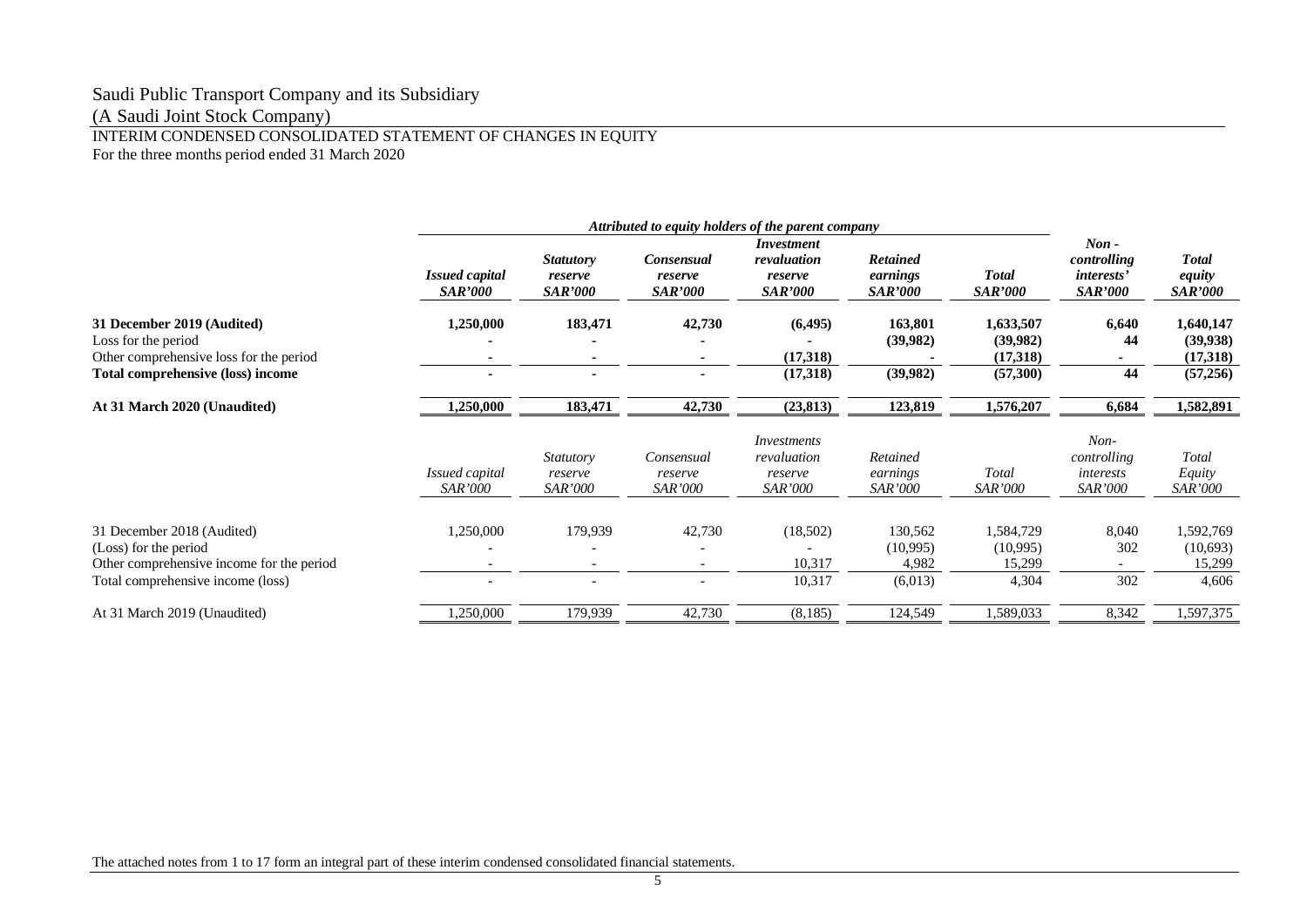# INTERIM CONDENSED CONSOLIDATED STATEMENT OF CASH FLOWS For the three months period ended 31 March 2020

|                                                                      | Note    | 2020<br><b>SAR'000</b> | 2019<br>SAR'000 |
|----------------------------------------------------------------------|---------|------------------------|-----------------|
|                                                                      |         | (Unaudited)            | (Unaudited)     |
| <b>OPERATING ACTIVITIES</b>                                          |         |                        |                 |
| Loss before zakat and income tax                                     |         | (36, 542)              | (6,778)         |
| Adjustments to reconcile income before zakat to net cash flows:      |         |                        |                 |
| Depreciation and amortization                                        |         | 46,178                 | 45,773          |
| Impairment loss of trade, unbilled, and other receivables            |         | 2,380                  |                 |
| Allowance for slow moving inventories                                |         |                        | 500             |
| Share of loss (gain) of a joint venture                              |         | 4,259                  | (25,912)        |
| Share of profit of an associate                                      |         | (874)                  | (25)            |
| Finance costs<br>Finance income                                      | 8<br>10 | 7,944                  | 6,723           |
| Changes in employee's defined benefit liabilities                    |         | (1,118)<br>4,353       | (427)<br>3,383  |
| Gain on disposal of property, plant and equipment                    | 6       | (13)                   | (4, 417)        |
|                                                                      |         | 26,567                 | 18,820          |
| Working capital adjustments:                                         |         |                        |                 |
| Inventories, net                                                     |         | (1,154)                | (1,108)         |
| Trade receivables, unbilled receivables and other receivables        |         | (260, 426)             | (223,744)       |
| Amounts due from a related party                                     | 10      | (209)                  | (1,016)         |
| Prepayments and other current assets                                 |         | 33,869                 | (6,770)         |
| Other non-current assets                                             |         | (613)                  | 204             |
| Trade and other payables                                             |         | 14,554                 | (80,740)        |
| Amounts due to non-controlling interests of the subsidiary           | 10      | 3,363                  | (7,556)         |
| Accrued expenses and other liabilities                               |         | (12, 560)              | (13, 364)       |
| Deferred revenue                                                     |         | (3,641)                | 1,857           |
| Cash used in operations                                              |         | (200, 250)             | (313, 417)      |
| Defined benefits obligation paid to employees                        |         | (1,057)                | (24, 549)       |
| Net cash flows used in operating activities                          |         | (201, 307)             | (337,966)       |
| <b>INVESTING ACTIVITIES</b>                                          |         |                        |                 |
| Movement in investments in equity instruments designated as at FVOCI |         | 2,396                  | 1,350           |
| Proceeds from finance income                                         |         | 625                    | 427             |
| Proceeds from sale of assets held for sale                           |         |                        | 13,500          |
| Proceeds from sale of property, plant and equipment                  | 6       | 14                     | 7,205           |
| Purchase of property, plant and equipment and intangible assets      | 6&7     | (79, 750)              | (35,912)        |
| Net cash flows used in investing activities                          |         | (76, 715)              | (13, 430)       |
|                                                                      |         |                        |                 |
| <b>FINANCING ACTIVITIES</b>                                          |         |                        |                 |
| Proceeds from Murabaha financing                                     | 8       | 540,735                | 334,972         |
| Repayment of Murabaha financing                                      | 8       | (332, 271)             | (59, 582)       |
| Repayment of lease liability                                         |         | (1,263)                | (2,055)         |
| Net cash flows from financing activities                             |         | 207.201                | 273,335         |
| Net decrease in cash and cash equivalents                            |         | (70, 821)              | (78,061)        |
| Cash and cash equivalents at 1 January                               |         | 338,438                | 241,848         |
| Cash and cash equivalents at 31 March                                |         | 267,617                | 163,787         |
| SIGNIFICANT NON-CASH TRANSACTIONS:                                   |         |                        |                 |
| Re-measurement gains on defined benefits liability                   |         |                        | 4,982           |
| Initial recognition of right-of-use assets                           |         |                        | 15,155          |
| Net movement in fair value of equity investments as at FVOCI         |         | (17,318)               | 10,317          |

The attached notes from 1 to 17 form an integral part of these interim condensed consolidated financial statements.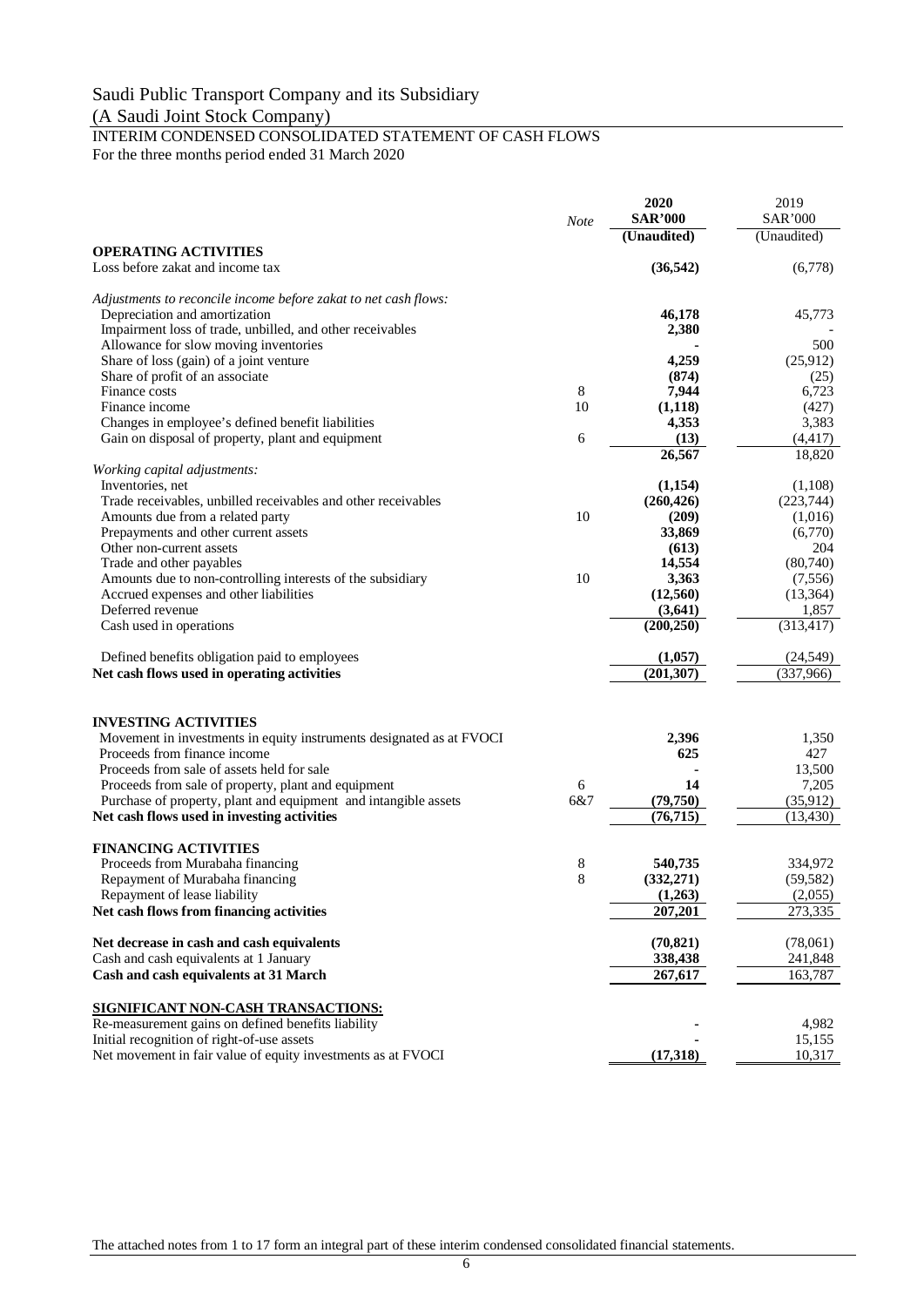NOTES TO THE INTERIM CONDENSED CONSOLIDATED FINANCIAL STATEMENTS (continued) For the three months period ended at 31 March 2020

#### **1 CORPORATE INFORMATION**

Saudi Public Transport Company (the "Company", "SAPTCO", or the "Parent") is a Saudi Joint Stock Company, registered in Riyadh, the Kingdom of Saudi Arabia formed under the Royal Decree No. M/11, dated 7 Rabi Awal 1399H (corresponding to 5 February 1979), whose shares are publicly traded on the Saudi Stock Exchange. The formation was declared pursuant to the resolution of his Excellency, The Minister of Commerce, No. 254 dated 14 Sha'aban 1399H (corresponding to 9 July 1979). The Company operates under commercial registration number 1010024335 dated 5 Ramadan 1399H (corresponding to 29 July 1979). The Company's head office's address is 242 Prince Abdulaziz Bin Mosaed Bin Jlewi (Dabab Street), Assulaymaniyeh, P.O. Box 10667 Riyadh 11443, KSA.

The Company is engaged in passenger land transport both intra and inter-city throughout the country, and outside the Kingdom of Saudi Arabia, as well as transfer of non-postal parcels, cargo, school transport, teachers transport, car rental and sand and gravel transport. The Company is also engaged in operating and maintaining of trains, metros, motor vehicles and trucks, organising tours, transporting pilgrims and visitors in and out of the Kingdom of Saudi Arabia and importing spare parts and chemical detergents of vehicles.

Royal Decree No. (M/48) dated 22 Dhul-Hijjah 1399H (corresponding to 12 November 1979) was issued to grant Saudi Public Transport Company a franchise contract whereby the Company commits to transport passengers on public roads network both intra and inter-city throughout the Kingdom of Saudi Arabia for a period of fifteen Hijri years.

The Council of Ministers' resolution No. (57) issued on 1 Jumada Thani 1414H (corresponding to 15 November 1993) approved the renewal of the franchise contract for a period of fifteen years starting from 1 Rajab 1414H. On 21 Jumada Al-Awal 1429H (corresponding to 26 May 2008), the contract was renewed for another renewable five-year period starting from 1 Rajab 1429H (corresponding to 4 July 2008).

The Council of Ministers' resolution No. (254) issued on 24 Rajab 1434H (corresponding to 3 June 2013) approved the extension of the franchise contract signed between the government and Saudi Public Transport Company (SAPTCO), whereby the Company is committed to carry passengers by buses within and between cities in the Kingdom for a period of three years starting 1 Rajab 1434H (corresponding to 11 May 2013). The concerned governmental authorities shall have the right during that period to partially reduce the spatial coverage of the franchise contract based on the phases of issuing new tender for providing public transportation between the cities inside the Kingdom of Saudi Arabia.

On 29 Dhul-Hijja 1436H (corresponding to 12 October 2015), the Council of Ministers approved the extension of the franchise contract, signed between the government and Saudi Public Transport Company (SAPTCO) by virtue of the Royal Decree (No. M/48 dated 23 Dhul-Hijjah 1399H), for a period of five years starting 1 Rajab 1437H (corresponding to 8 April 2016), without giving the Company or any other company any competitive advantage when issuing tenders for providing public transportation services between the cities of the Kingdom. The Company will disclose the effects of the lease liability, and the terms and conditions of the contract signed between the Government and the Company in the light of the option, which will be approved by the relevant parties, after the franchise contract term ends.

The Company has invested in the following subsidiary, which is included in these interim condensed consolidated financial statements:

|                                 |                          |                  | Shareholding %      |                                         |                                    |
|---------------------------------|--------------------------|------------------|---------------------|-----------------------------------------|------------------------------------|
| <b>Subsidiary</b>               | Year of<br>incorporation | 31 March<br>2020 | 31 December<br>2019 | <b>Principal Activity</b>               | Country of<br><b>Incorporation</b> |
|                                 |                          |                  |                     | Executing King<br>Abdulaziz Project for |                                    |
| <b>Public Transport Company</b> |                          |                  |                     | Public Transport in                     | Kingdom of Saudi                   |
| ("PTC")                         | 2014                     | 80%              | 80%                 | Rivadh                                  | Arabia                             |

Public Transport Company ("PTC") is a limited liability Company registered in Riyadh, Kingdom of Saudi Arabia, under commercial registration number 1010429250, dated 8 Rabi ul Awal 1436H (corresponding to 31 December 2014). The Company is engaged in importing, operating and maintaining of buses in Riyadh according to license issued by the Saudi Arabian General Investment Authority Numbered 10608351147347 dated 8 Dhul-Qadah 1435H (corresponding to 4 September 2014).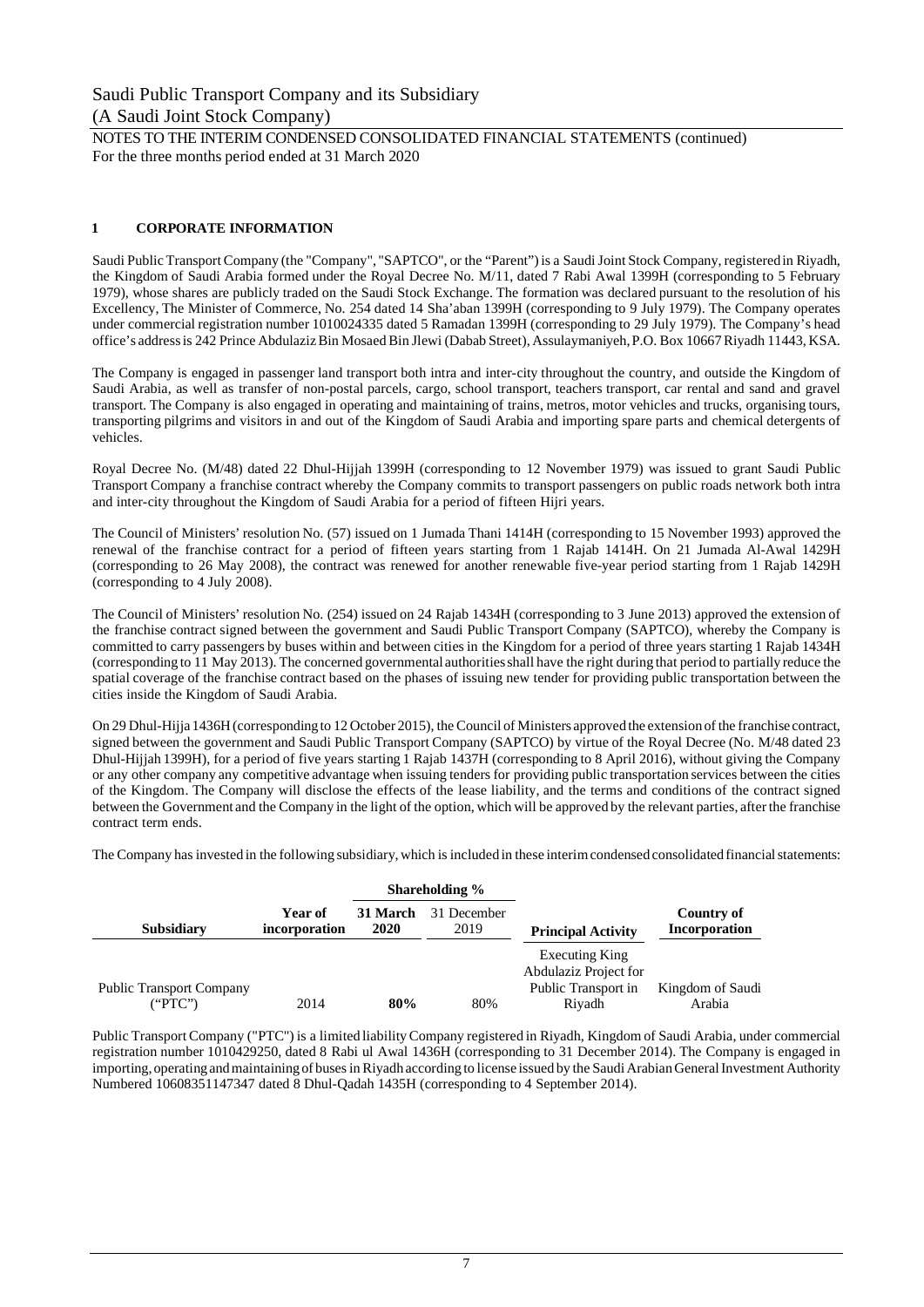#### NOTES TO THE INTERIM CONDENSED CONSOLIDATED FINANCIAL STATEMENTS (continued) For the three months period ended at 31 March 2020

#### **1 CORPORATE INFORMATION (continued)**

The Company has also the following investments in associates and joint venture:

|                                                          |                     |                  | Shareholding %      |                                            |                                    |
|----------------------------------------------------------|---------------------|------------------|---------------------|--------------------------------------------|------------------------------------|
| Investment in<br>associates and joint<br>venture         | <b>Relationship</b> | 31 March<br>2020 | 31 December<br>2019 | <b>Principal Activity</b>                  | Country of<br><b>Incorporation</b> |
| Saudi Bahraini<br>Transport Company*                     | Associate           | 40%              | 40%                 | Transportation activities                  | Kingdom of Saudi<br>Arabia         |
| Capital Metro<br>Company                                 | Associate           | 20%              | 20%                 | Road construction works and<br>maintenance | Kingdom of Saudi<br>Arabia         |
| Saudi Emirates<br><b>Integrated Transport</b><br>Company | Joint Venture       | 50%              | 50%                 | Educational transportation<br>services     | Kingdom of Saudi<br>Arabia         |

\*The Saudi Bahraini Transport Company is under liquidation since 31 December 2015.

#### **2 SIGNIFICANT ACCOUNTING POLICIES**

#### **2-1 BASIS OF PREPARATION**

These interim condensed consolidated financial statements, for the three-month period ended 31 March 2020, have been prepared in accordance with the International Accounting Standard, "Interim Financial Reporting" ("IAS 34") as endorsed in the Kingdom of Saudi Arabia ("KSA") and other standards and pronouncements that are issued by the Saudi Organization for Certified Public Accountants ("SOCPA").

The interim condensed consolidated financial statements do not include all the information and disclosures required in the annual consolidated financial statements and should therefore be read in conjunction with the Group's annual consolidated financial statements for the year ended 31 December 2019.

These interim condensed consolidated financial statements have been prepared under the historical cost convention, except for equity investments classified as 'Fair Value through Other Comprehensive Income', which are measured at fair value, and defined benefit obligation, which is recognised at the present value of future obligations under the Projected Unit Credit method.

Although the interim period is considered an integral part of the entire financial year, the results of the interim period may not be a fair indicator of the operating results of the entire year.

These interim condensed consolidated financial statements are presented in Saudi Riyals, which is also the Group's functional currency. All amounts have been rounded to the nearest thousand ("SR '000"), unless otherwise indicated.

#### **2-2 SUMMARY OF SIGNIFICANT ACCOUNTING POLICIES**

The accounting policies adopted in the preparation of the interim condensed consolidated financial statements are consistent with those followed in the preparation of the annual consolidated financial statements for the year ended 31 December 2019, and are explained in note (2) to the consolidated financial statement for the year ended 31 December 2019, except for the adoption of new standards effective as of 1 January 2020, if any. The Group has not early adopted any other standard, interpretation or amendment that has been issued but is not yet effective.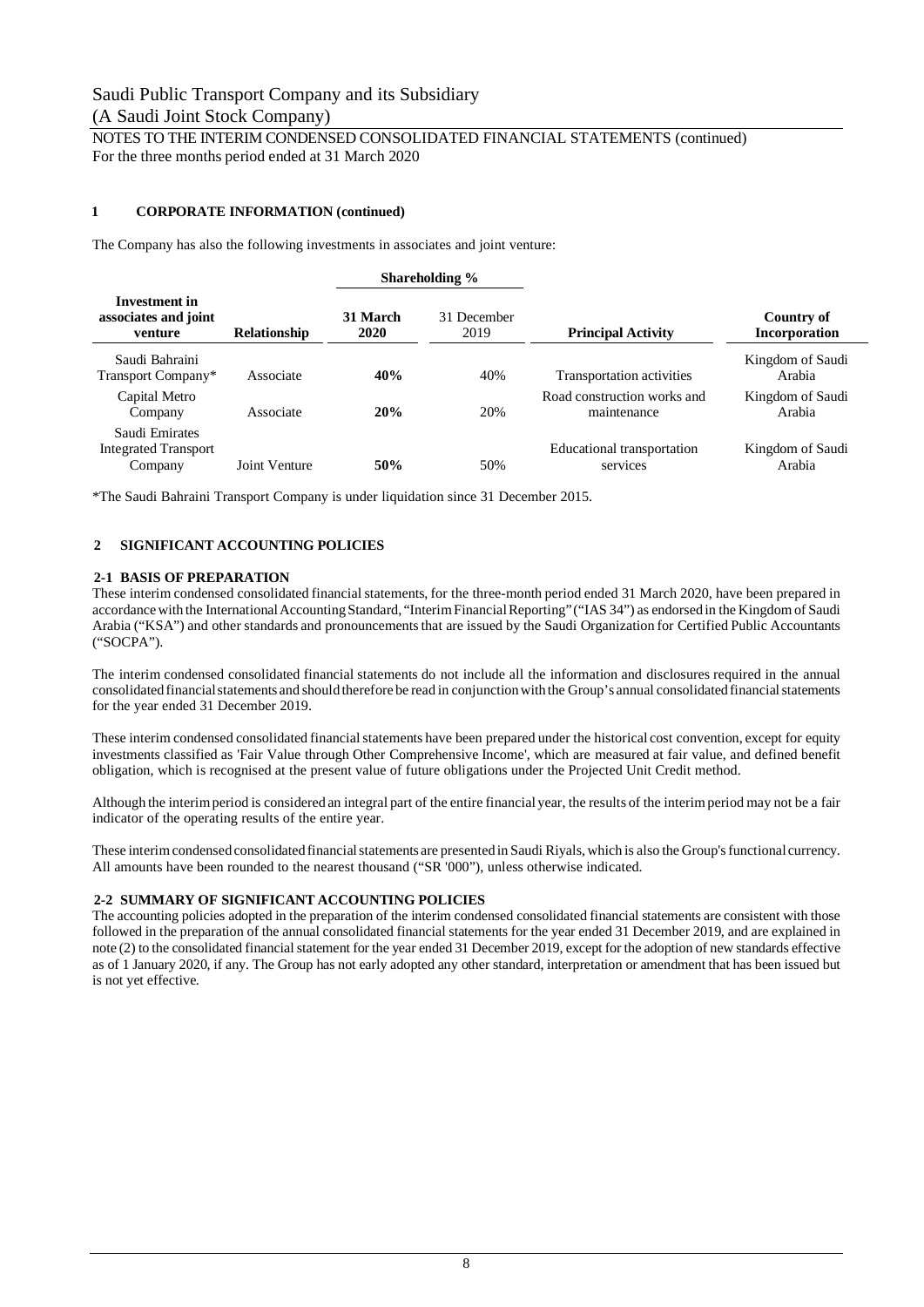NOTES TO THE INTERIM CONDENSED CONSOLIDATED FINANCIAL STATEMENTS (continued) For the three months period ended at 31 March 2020

#### **3 REVENUE**

|                                                                            | For the three-month period ended<br>31 March |                               |  |
|----------------------------------------------------------------------------|----------------------------------------------|-------------------------------|--|
|                                                                            | 2020<br><b>SR'000</b><br>(Unaudited)         | 2019<br>SR'000<br>(Unaudited) |  |
| Revenue from King Abdulaziz Project for<br>public transportation in Riyadh | 237,386                                      | 215,183                       |  |
| Revenue from passenger transport                                           | 115,360                                      | 127,508                       |  |
| Revenue from specialised services<br>Government subsidy revenue (*)        | 48,128<br>19,182                             | 54,207<br>14,160              |  |
|                                                                            | 420.056                                      | 411.058                       |  |

(\*) During 2018, the Royal Commission for Riyadh ("Commission's Projects and Planning Center") and Saudi Public Transport Company ("Operator") agreed to implement the alternative bus service in Riyadh as an alternative service provided by the existing local buses in the Riyadh city for two years, including the provision of materials, equipment, workers and any matters technically and practically required for the implementation of the project.

The operation start date is 11 Jumada Althani 1439H (corresponding to February 27, 2018) for transport on service runways and stop points in Riyadh city, which is to be determined by approval of the Public Transport Authority. The total of the annual support amount (SR 36,505,676) is disbursed in equal monthly installments. During March 2020, the Group agreed with the Royal Commission for Riyadh to continue to implementing the project on a monthly basis of SR 6.5 million, where King Abdulaziz Project for Public Transport has not started yet. The discussions are still in process up to the reporting date for determining the extension period.

During 2018, Jeddah Municipality and SAPTCO agreed to implement the alternative bus service project in Jeddah for a period of five years, including the provision of materials, equipment, workers and all matters technically and practically required for implementing the project.

The operation start date is 11 Jumada Althani 1439H (corresponding to February 27, 2018) for transport on service runways and stop points in Jeddah city, which is to be determined by approval of the Public Transport Authority. The total amount of the annual subsidy (SR 20,132,728) is to be disbursed in equal monthly installments.

Management believes that there are no unfulfilled terms or contingent liabilities related to this subsidy.

#### **4 OTHER INCOME**

|                                                        | For the three-month period ended<br>31 March |             |
|--------------------------------------------------------|----------------------------------------------|-------------|
|                                                        | 2020<br>2019                                 |             |
|                                                        | <b>SR'000</b>                                | SR'000      |
|                                                        | (Unaudited)                                  | (Unaudited) |
| Rental income                                          | 255                                          | 633         |
| Suppliers' penalties                                   | 241                                          | 297         |
| Gain on sale of scrap                                  | 220                                          | 99          |
| Advertising revenue on intra-city transportation buses | 93                                           | 32          |
| Gain of sale of property, plant and equipment          | 13                                           | 4.417       |
| Other income                                           | 212                                          | 605         |
|                                                        | 1,034                                        | 6,083       |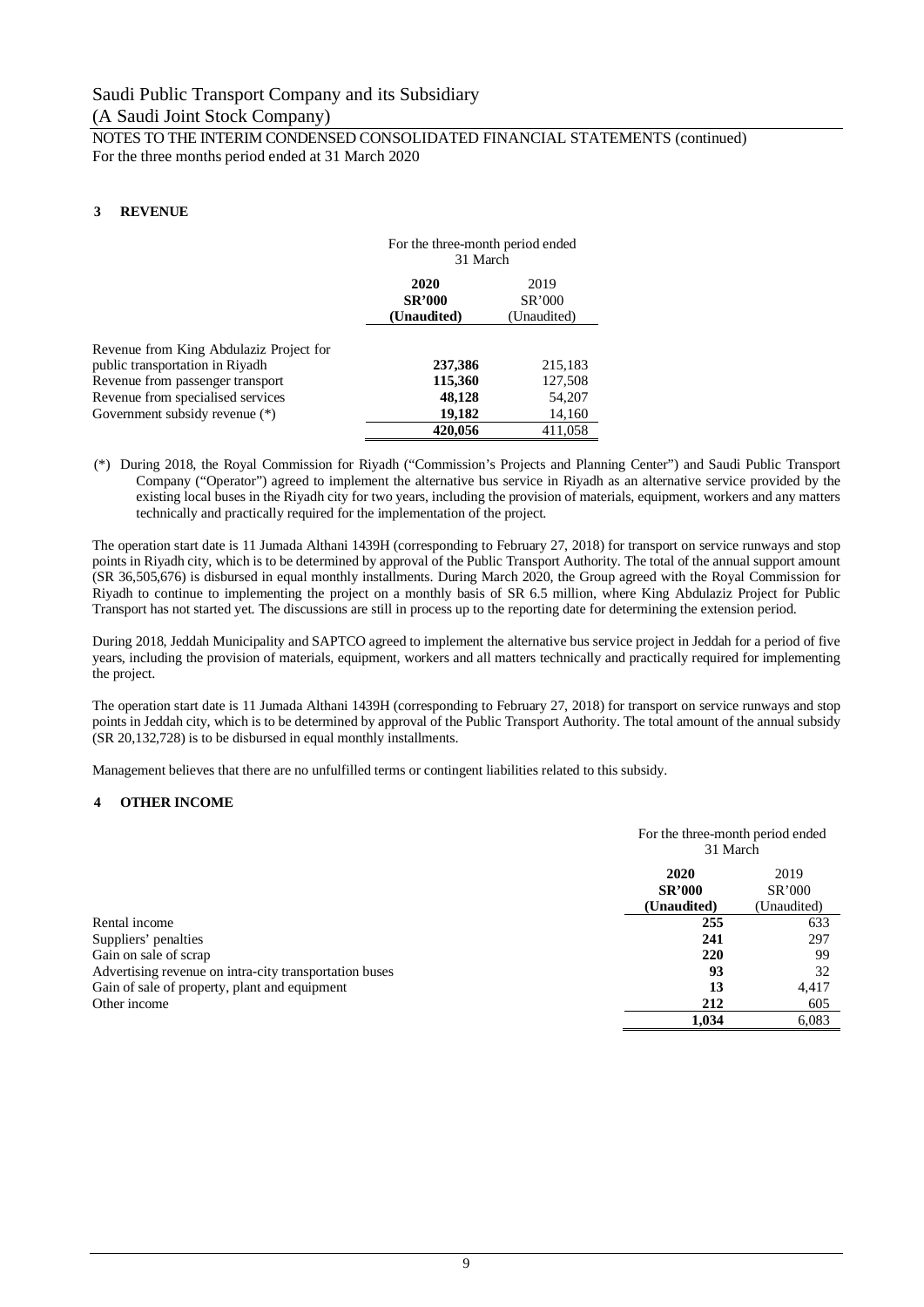#### **5 ZAKAT AND INCOME TAX**

#### *A) Zakat*

Zakat has been calculated based on Zakat base for the Company and its subsidiary separately. The Company has filed zakat returns for the years 2005 to 2018 and received required zakat certificates up to 2018. The General Authority for Zakat and Tax ("GAZT") has issued its zakat assessments for the Company up to 2012. The Company has paid the zakat payable under the amended assessment for 2012, and finalised its zakat position for all years up to 2012.

On 17 September 2019, the GAZT has issued its zakat assessments for the Company from 2013 to 2017, with total zakat differences of SR 5.2 million requested to be paid to GAZT. The Company has agreed to this assessment and paid the amount during 2019.

#### *B) Income Tax*

The zakat and income tax returns for the subsidiary for all years up to 2018 have been filed with the GAZT. Assessments have not yet been raised by the GAZT.

#### **6 PROPERTY, PLANT, EQUIPMENT AND RIGHT-OF-USE ASSETS**

|                                                                                      | <b>31 March 2020</b><br><b>SR'000</b><br><b>(Unaudited)</b> | 31 December 2019<br>SR'000<br>(Audited) |
|--------------------------------------------------------------------------------------|-------------------------------------------------------------|-----------------------------------------|
| Property, plant, equipment and right-of-use assets<br>Projects and buses in progress | 1,195,235<br>24.399                                         | 1,235,249<br>22,128                     |
|                                                                                      | 1,219,634                                                   | 1,257,377                               |

During the three-month period ended 31 March 2020, the Group has added property, plant and equipment with a cost of SR 3.5 million (31 March 2019: SR 888 thousand).

During the three-month period ended 31 March 2020, the Group has disposed property, plant and equipment with a net book value amounting to SR 1 thousand (31 March 2019: SR 20.2 million), which resulted in gains from the sale of property, plant and equipment for the three-month period ended 31 March 2020 amounting to SR 12.5 thousand (for the three-month period ended 31 March 2019: SR 4.4 million).

#### **7 INTANGIBLE ASSETS**

|                                                      | 31 March 2020<br><b>SR'000</b><br>(Unaudited) | 31 December 2019<br>SR'000<br>(Audited) |
|------------------------------------------------------|-----------------------------------------------|-----------------------------------------|
| Software and licenses<br>Other intangible assets (A) | 39,011<br>378,261                             | 36,135<br>309,820                       |
|                                                      | 417.272                                       | 345,955                                 |

(A) The intangible assets represent the subsidiary's right in the residual value of the project's buses and garages after the completion of the project. As per the project contract, the grantor has an option to purchase these buses and garages at their net book value. If this option is not exercised, the subsidiary has the right to retain these buses and garages.

NOTES TO THE INTERIM CONDENSED CONSOLIDATED FINANCIAL STATEMENTS (continued) For the three months period ended at 31 March 2020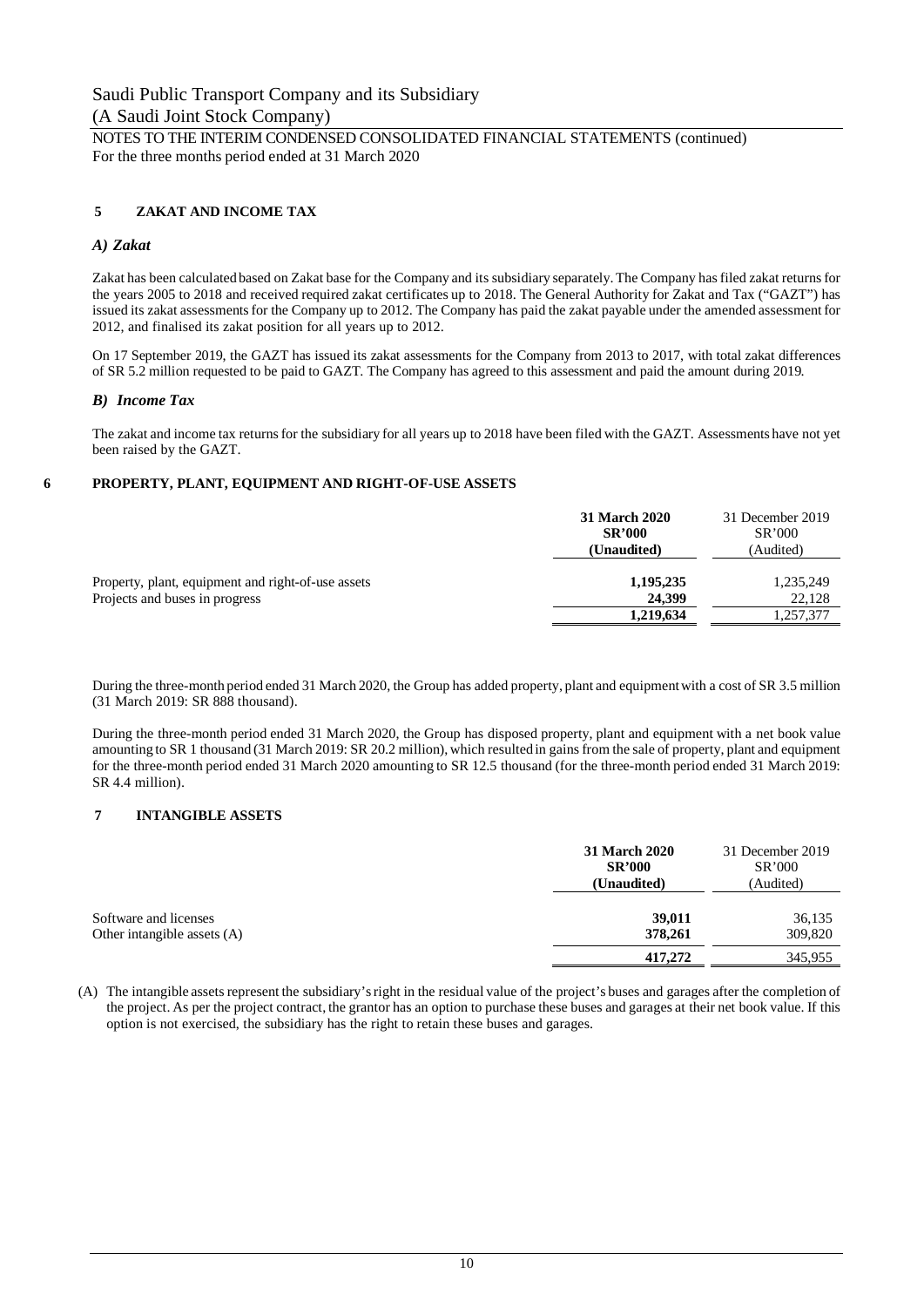NOTES TO THE INTERIM CONDENSED CONSOLIDATED FINANCIAL STATEMENTS (continued) For the three months period ended at 31 March 2020

#### **8 MURABAHA FINANCING**

#### **A) Long-term Murabaha financing**

| 31 March 2020<br><b>SAR'000</b><br>(Unaudited) | 31 December 2019<br>SAR'000<br>(Audited) |  |
|------------------------------------------------|------------------------------------------|--|
| 459,330                                        | 420,872                                  |  |
| (146, 843)                                     | (84,209)                                 |  |
| 312,487                                        | 336,663                                  |  |
|                                                |                                          |  |

The Group has entered into borrowing arrangements with banks to obtain Murabaha facilities. These loans have been availed during 2017 to 2019 and have a maturity of three to five years from the date of the loan agreement and are secured by promissory notes bearing prevailing commission rates. The Group has obtained these loans in order to finance the procurement of buses.

#### **B) Short-term Murabaha financing**

During the current period, the Company obtained short-term credit facilities from local banks amounted to SR 70 million in the form of a Murabaha loan to finance its operations. In addition, during the current quarter, the Subsidiary has obtained short-term credit facilities from local banks amounted to SR 457 million to finance the procurement of buses.

#### **9 ADVANCE PAYMENT FROM A CUSTOMER**

During 2015, the Subsidiary received an amount of SR 471 million as an advance payment for executing King Abdulaziz Project for Public Transport in Riyadh. The advance payment represents 6% of the total contract value. During 2019, the Subsidiary received an amount of SR 550 million as a second advance payment for executing the Project. The second advance payment represents 7% of the total contract value.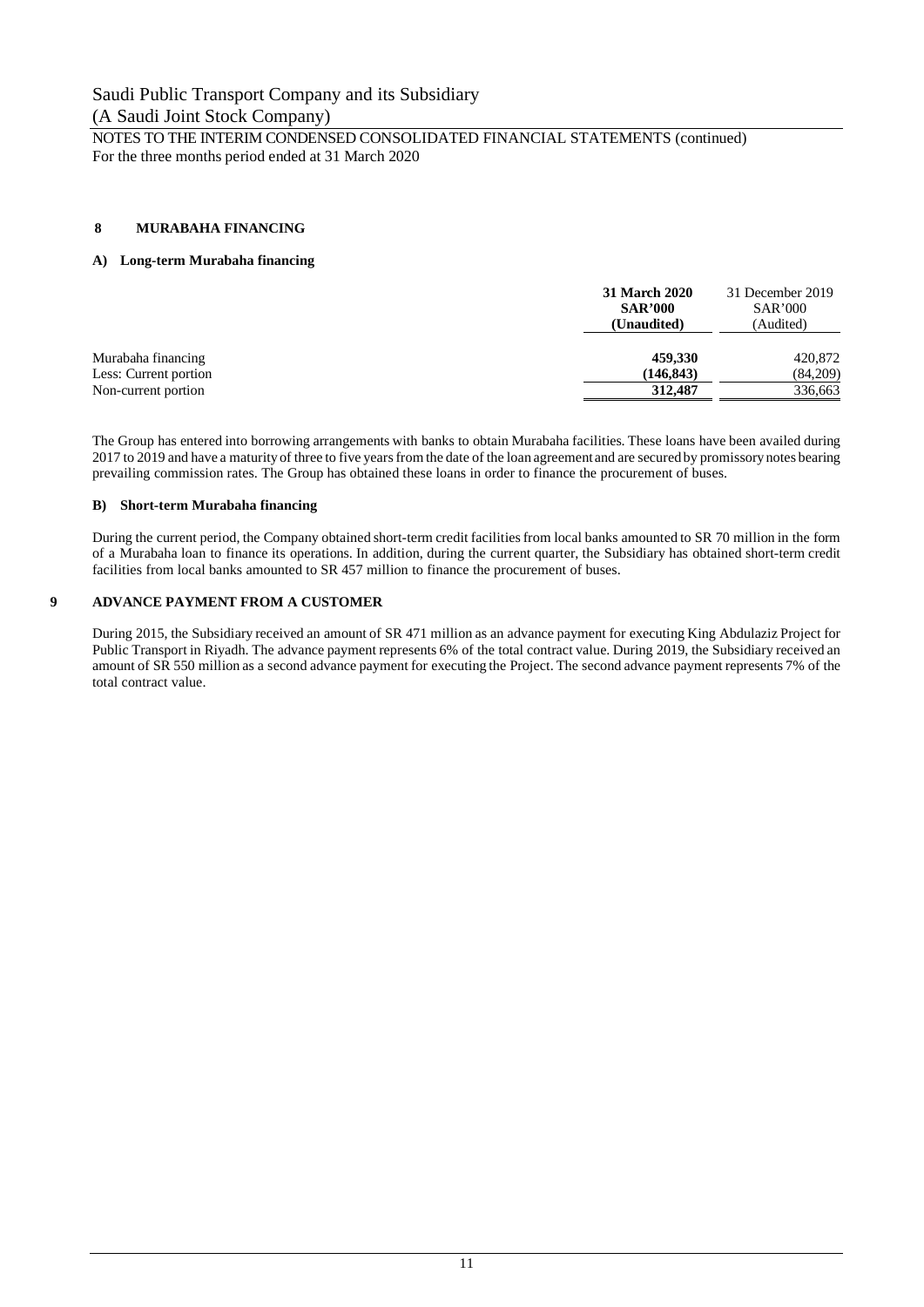NOTES TO THE INTERIM CONDENSED CONSOLIDATED FINANCIAL STATEMENTS (continued) For the three months period ended at 31 March 2020

#### **10. RELATED PARTY TRANSACTIONS AND BALANCES**

|                                                             |                               | <b>Finance</b><br>income | <b>Share</b> in<br>profits (losses) | <b>Purchase of</b><br>buses | <b>Services</b><br>provided | <b>Balance</b> |
|-------------------------------------------------------------|-------------------------------|--------------------------|-------------------------------------|-----------------------------|-----------------------------|----------------|
| Amounts due from related parties:                           |                               | <b>SR'000</b>            | <b>SR'000</b>                       | <b>SR'000</b>               | <b>SR'000</b>               | <b>SR'000</b>  |
| Joint venture:                                              |                               |                          |                                     |                             |                             |                |
| Saudi Emirates Integrated<br><b>Transport Company</b>       | 31 March 2020<br>(Unaudited)  | 493                      | (4,259)                             |                             | 207                         | 103,434        |
| $(SEETCO)*$                                                 | 31 December 2019<br>(Audited) |                          | 17,415                              | 33,626                      | 4,859                       | 102,732        |
| <b>Associate:</b>                                           |                               |                          |                                     |                             |                             |                |
| Capital Metro Company<br>Ltd                                | 31 March 2020<br>(Unaudited)  |                          | 874                                 |                             |                             | 623            |
| (CAMCO)                                                     | 31 December 2019<br>(Audited) |                          | 1,728                               |                             |                             |                |
| Amounts due to non-controlling interests of the subsidiary: |                               |                          |                                     |                             |                             |                |
| <b>RATP</b> Development                                     | 31 March 2020<br>(Unaudited)  |                          |                                     |                             | 1,784                       | 11,413         |
| (French company)                                            | 31 December 2019<br>(Audited) |                          |                                     |                             | 8,492                       | 12,013         |
| RATP Dev Saudi Arabia                                       | 31 March 2020<br>(Unaudited)  |                          |                                     |                             | 11,216                      | 4,068          |
| <b>LLC</b>                                                  | 31 December 2019<br>(Audited) |                          |                                     |                             | 40,465                      | 105            |
| Total amounts due to                                        | 31 March 2020<br>(Unaudited)  |                          |                                     |                             |                             | 15,481         |
| non-controlling interests<br>of the subsidiary              | 31 December 2019<br>(Audited) |                          |                                     |                             |                             | 12,118         |

#### **Joint venture**

\* During 2014, the Company has funded the operations of the Saudi Emirates Integrated Transport Co., Ltd. ("SEITCO") in an amount of SR 30 million. This amount is not subject to any interest and is repayable within four years effective from July 2015. SEITCO has paid SR 1.9 million. However, the partners agreed to reschedule the payments to be during 2020 and 2021. These loans are recorded at fair value based on prevailing market rate of interest, which resulted in an addition of the discount to the investment amount. The interest income on such loans has been taken to the interim condensed consolidated statement of income.

In addition, during 2016, the Company has provided two additional finances totaling to SR 40 million to finance the operation of transportation contracts to government schools. This amount doesn't carry any interest and it will be recovered upon receiving the accruals of SEITCO. Subsequently, the Company and SEITCO reached an agreement to schedule payment to specific payments during 2021 - 2023. Thus, these loans are recorded at fair value based on market rate of interest that resulted in an increase to the discounted amount of the investment. The unwinding effect of income on such loans has been taken to the interim condensed consolidated statement of income.

During 2019, the Company sold 350 buses to SEITCO for SR 32 million to be paid in annual installments. These loans are recorded at fair value based on market rate of interest that resulted in an addition of discount to the investment. The unwinding effect of income on such loans has been taken to the interim condensed consolidated statement of income.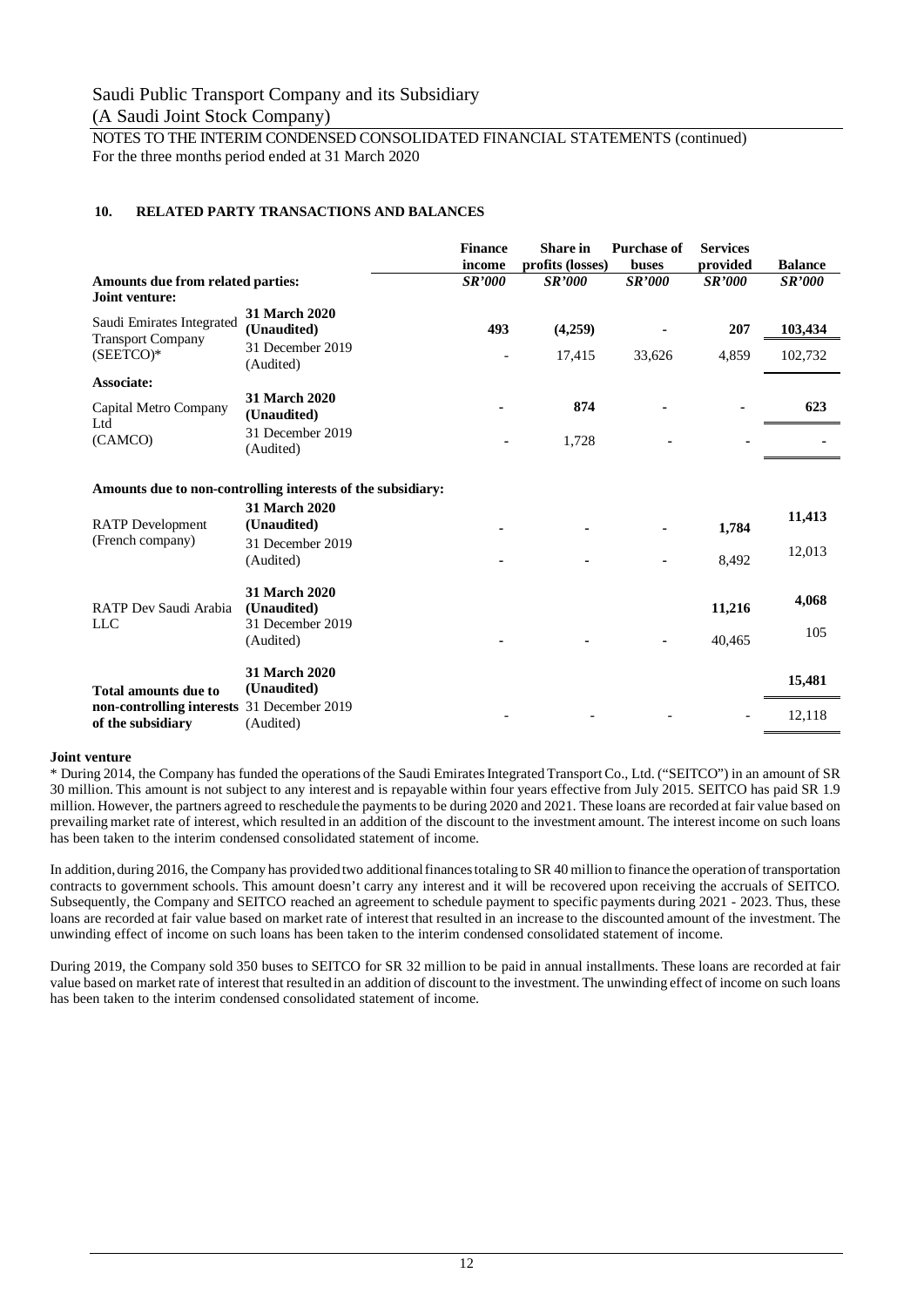NOTES TO THE INTERIM CONDENSED CONSOLIDATED FINANCIAL STATEMENTS (continued) For the three months period ended at 31 March 2020

#### **10 RELATED PARTY TRANSACTIONS AND BALANCES (continued)**

#### **Compensation of key management personnel of the Group**

|                                                              | For the three-month period ended                      |       |
|--------------------------------------------------------------|-------------------------------------------------------|-------|
|                                                              | 31 March                                              |       |
|                                                              | 2020<br>2019                                          |       |
|                                                              | <b>SR'000</b><br>SR'000<br>(Unaudited)<br>(Unaudited) |       |
|                                                              |                                                       |       |
| Transactions with key management personnel                   |                                                       |       |
| Board and committees' expenses, remunerations and allowances | 567                                                   | 487   |
| Compensation of key management personnel of the Group (*)    | 5,039                                                 | 2,662 |

(\*) Compensations of key management personnel of the Group were as follows:

|                                                | For the three-month period ended 31 |             |
|------------------------------------------------|-------------------------------------|-------------|
|                                                | March                               |             |
|                                                | 2020                                | 2019        |
|                                                | <b>SR'000</b>                       | SR'000      |
|                                                | (Unaudited)                         | (Unaudited) |
| Employees' short-term benefits                 | 4.917                               | 2.540       |
| Post-employment benefits                       | 122                                 | 122         |
| Total compensation of key management personnel | 5.039                               | 2,662       |

The amounts disclosed in the above table are recognised as an expense for the period ended 31 March 2020, in respect of key management personnel.

#### **11 SEGMENT REPORTING**

For management purposes, the Group is organised into business units based on their operations and has the following reportable segments:

- *Passenger transport* Includes scheduled transport services which incorporate inter and intra city transport inside and outside the Kingdom of Saudi Arabia, as well as international transport services. It also includes the cargo operations, and is considered the major segment of the Group.
- *Specialised services* Incorporates transport services as per lease agreements entered into by the Group with third parties, whether government or non-government parties, inside or outside Kingdom of Saudi Arabia. It includes Limo services as well.
- *Public Transportation Project* Includes the financial results for Public Transportation Group, which is engaged in execution of King Abdul-Aziz Project for Public Transport in Riyadh, as stated in note (1).
- Head office Includes the headquarters of the Group, and financial information attributable to support unit activities.

These operating segments are identified based on internal reports that the entity regularly reviews in allocating resources to segments and in assessing their performance 'management approach'. The management approach is based on the way in which management organises the segments within the entity for making operating decisions and in assessing performance. The management of SAPTCO, at the end of every reporting period, reviews the above segments for quantitative thresholds as well as the criteria for presenting the revenues and expenses for each segment.

The activities of the Group and its subsidiary are primarily conducted in the Kingdom of Saudi Arabia.

Inter-segment and inter business units revenues are eliminated upon consolidation and reflected in the "adjustments and eliminations" column.

Management monitors the operating results of its business units separately for the purpose of making decisions about resource allocation and performance assessment. Segment performance is evaluated based on net income and is measured consistently with the interim condensed consolidated statement of income in the interim condensed consolidated financial statements.

The Group has no significant customer that contributes 10% or more, except certain governmental agencies that in aggregate more than 10%, to the revenue of the Group at the periods ended 31 March 2020 and 2019, respectively.

The Group's revenues are affected by seasons with high operating rates; these seasons are the period of Hajj, the summer vacation, the holy month of Ramadan and public holidays.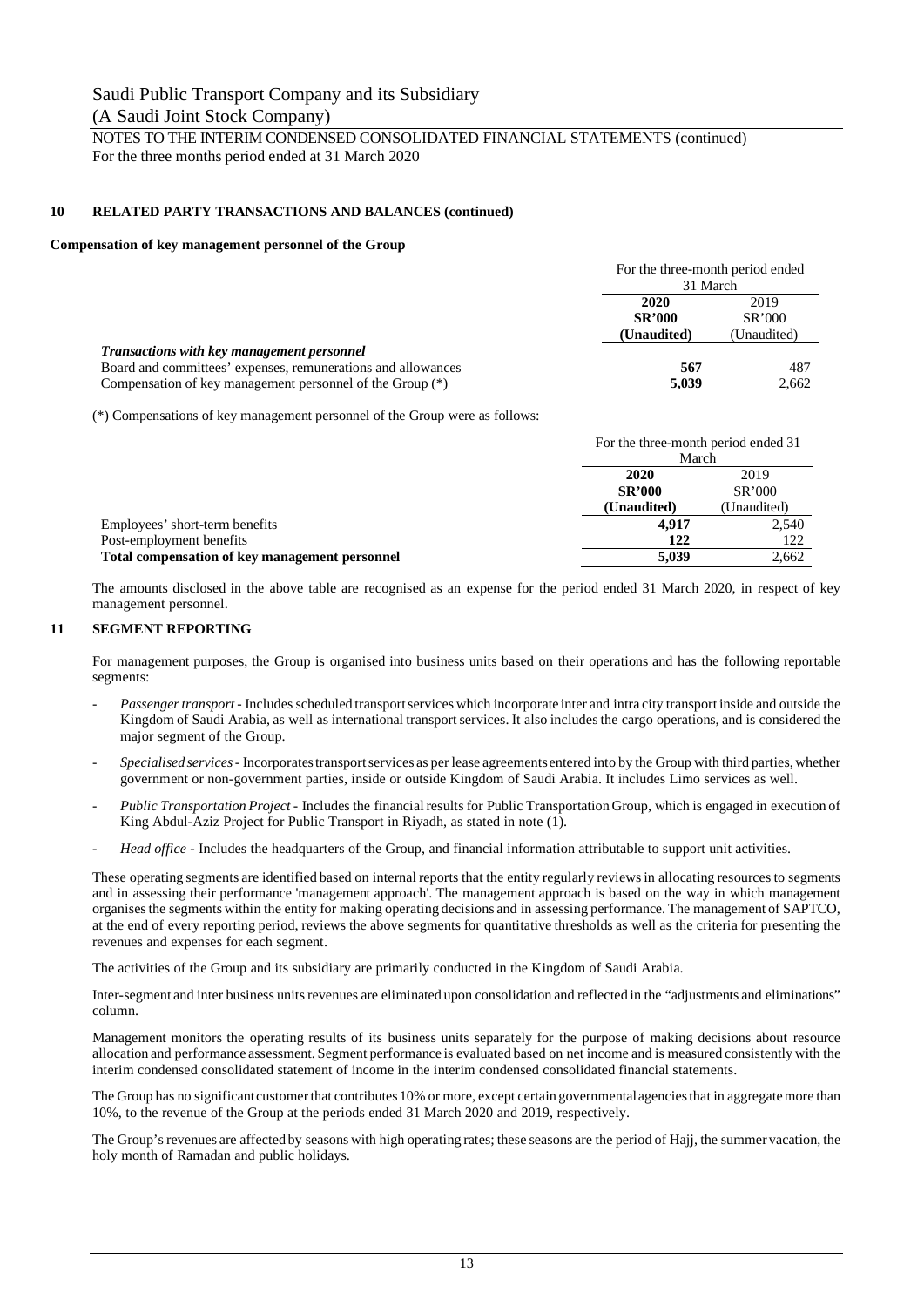### NOTES TO THE INTERIM CONDENSED CONSOLIDATED FINANCIAL STATEMENTS (continued) For the three months period ended at 31 March 2020

#### **11 SEGMENT REPORTING (continued)**

venture

The selected financial information for these segments is as follows:

| For the period ended<br>31 March 2020<br>(Unaudited) | <b>Passenger</b><br>transport<br><b>SR'000</b> | <b>Specialised</b><br>services<br><b>SR'000</b> | <b>Head office</b><br><b>SR'000</b> | <b>Public</b><br><b>Transportation</b><br><b>Project</b><br><b>SR'000</b> | <b>Total</b><br>segments<br><b>SR'000</b> | <b>Adjustments</b><br>and<br>eliminations<br><b>SR'000</b> | Consolidated<br><b>SR'000</b> |
|------------------------------------------------------|------------------------------------------------|-------------------------------------------------|-------------------------------------|---------------------------------------------------------------------------|-------------------------------------------|------------------------------------------------------------|-------------------------------|
| Total revenues (note 3)<br>Cost of revenue           | 134,542<br>(114, 572)                          | 48,128<br>(81, 807)                             |                                     | 237,386<br>(228, 397)                                                     | 420,056<br>(424, 776)                     | 8,511                                                      | 420,056<br>(416, 265)         |
| Gross profit (loss)                                  | 19,970                                         | (33,679)                                        |                                     | 8,989                                                                     | (4,720)                                   | 8,511                                                      | 3,791                         |
| Profit (loss) before<br>zakat and income tax         | 14,882                                         | (39, 621)                                       | (12, 169)                           | 841                                                                       | (36,067)                                  | (475)                                                      | (36, 542)                     |
| For the period ended<br>31 March 2019<br>(Unaudited) | Passenger<br>transport<br>SR'000               | Specialised<br>services<br>SR'000               | Head office<br>SR'000               | Public<br>Transportation<br>Project<br>SR'000                             | Total<br>segments<br>SR'000               | Adjustments<br>and<br>eliminations<br>SR'000               | Consolidated<br>SR'000        |
| Total revenues (note 3)<br>Cost of revenue           | 141,668<br>(132, 124)                          | 54,207<br>(78, 599)                             |                                     | 215,183<br>(207, 898)                                                     | 411,058<br>(418,621)                      | 5,734                                                      | 411,058<br>(412,887)          |
| Gross profit                                         | 9,544                                          | (24, 392)                                       |                                     | 7,285                                                                     | (7, 563)                                  | 5,734                                                      | (1,829)                       |
| (Loss) profit before<br>zakat and income tax         | (1, 536)                                       | (29, 428)                                       | 21,669                              | 1,929                                                                     | (7,366)                                   | 588                                                        | (6,778)                       |

| As at 31 March 2020<br>( <i>Unaudited</i> ) | <b>Passenger</b><br>transport<br><b>SR'000</b> | <b>Specialised</b><br>services<br><b>SR'000</b> | <b>Head office</b><br><b>SR'000</b> | <b>Public</b><br><b>Transportation</b><br><b>Project</b><br><b>SR'000</b> | <b>Total segments eliminations</b><br><b>SR'000</b> | <b>Adjustments</b><br>and<br><b>SR'000</b> | Consolidated<br><b>SR'000</b> |
|---------------------------------------------|------------------------------------------------|-------------------------------------------------|-------------------------------------|---------------------------------------------------------------------------|-----------------------------------------------------|--------------------------------------------|-------------------------------|
| Total assets                                | 501,295                                        | 851,757                                         | 977.221                             | 1,959,397                                                                 | 4,289,670                                           | (29.007)                                   | 4,260,663                     |
| <b>Total liabilities</b>                    | 257,747                                        | 336,835                                         | 159.504                             | 1,955,249                                                                 | 2,709,335                                           | (31,563)                                   | 2,677,772                     |
| Other disclosures:                          |                                                |                                                 |                                     |                                                                           |                                                     |                                            |                               |
| Property, plant and                         |                                                | 734.366                                         | 90.264                              | 3,117                                                                     | 1,219,634                                           | ۰                                          | 1,219,634                     |
| equipment (note 6)                          | 391,887                                        |                                                 |                                     |                                                                           |                                                     |                                            |                               |
| Investments in                              |                                                | $\sim$                                          | 134,081                             | $\sim$                                                                    | 134,081                                             | ٠                                          | 134,081                       |
| associates and a joint                      |                                                |                                                 |                                     |                                                                           |                                                     |                                            |                               |

════════ ════════ ════════ ════════ ════════ ════════ ════════

════════ ════════ ════════ ════════ ════════ ════════ ════════

| As at 31 December 2019<br>(Audited)                                               | Passenger<br>transport<br>SR'000 | Specialised<br>services<br>SR'000 | Head office<br>SR'000 | Public<br>Transportation<br>Project<br>SR'000 | Total<br>segments<br>SR'000 | Adjustments<br>and<br>eliminations<br>SR'000 | Consolidated<br>SR'000 |
|-----------------------------------------------------------------------------------|----------------------------------|-----------------------------------|-----------------------|-----------------------------------------------|-----------------------------|----------------------------------------------|------------------------|
| Total assets<br><b>Total liabilities</b>                                          | 490,476<br>281,980               | 868,921<br>268,353                | 999,983<br>172,540    | 1,753,553<br>1.749.925                        | 4,112,933<br>2,472,798      | (17, 123)<br>(17, 135)                       | 4,095,810<br>2,455,663 |
| Other disclosures:<br>Property, plant and<br>equipment (note 6)<br>Investments in | 410.107                          | 754,379                           | 90.264                | 2,627                                         | 1,257,377                   |                                              | 1,257,377              |
| associates and a joint<br>venture                                                 |                                  |                                   | 135.333               |                                               | 135.333                     | 3,019                                        | 138,352                |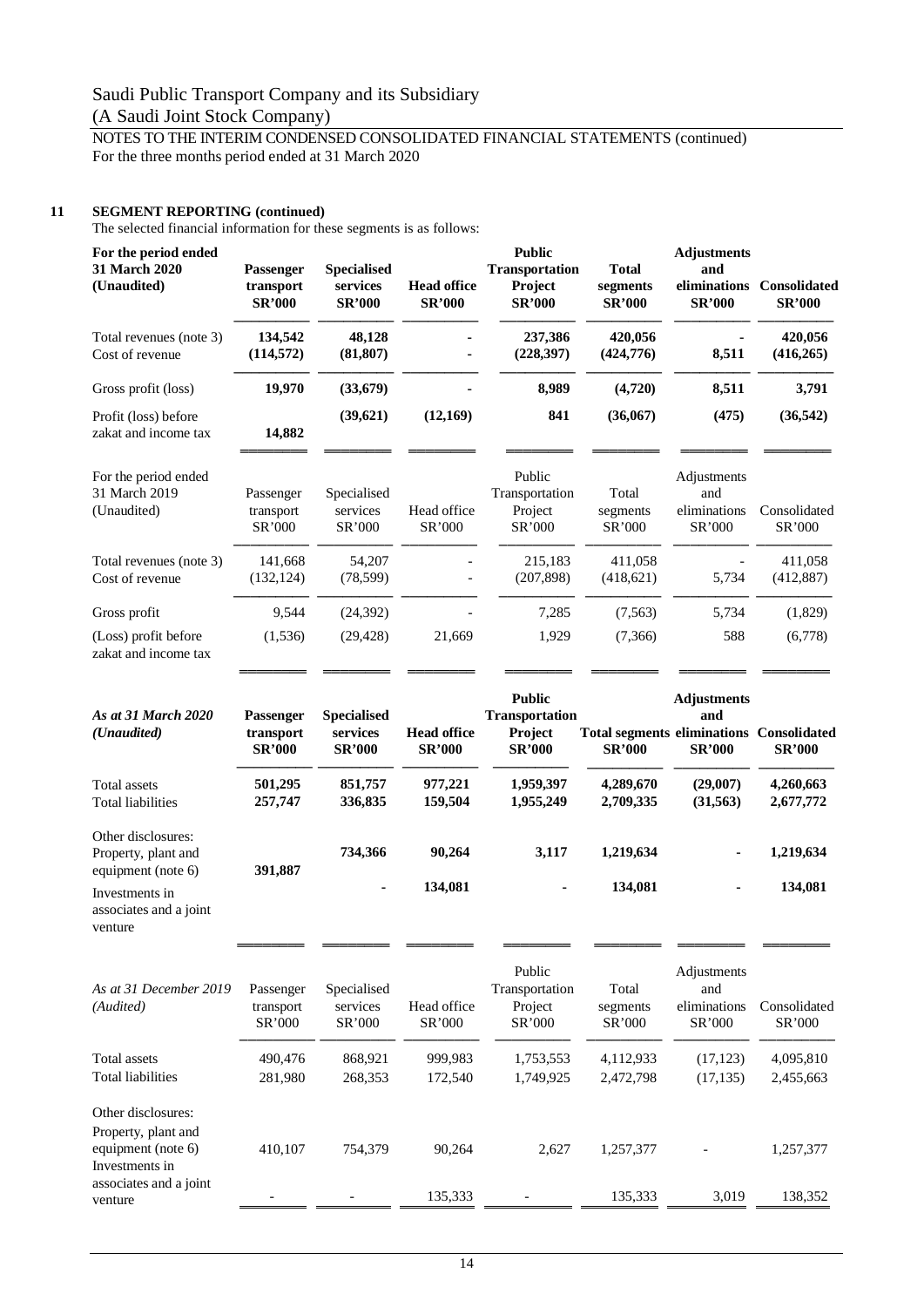NOTES TO THE INTERIM CONDENSED CONSOLIDATED FINANCIAL STATEMENTS (continued) For the three months period ended at 31 March 2020

#### **12 FINANCIAL INSTRUMENTS - FAIR VALUE**

The Group's financial instruments are composed of cash and cash equivalents, trade receivables, due from a related party, equity investments designated as at FVOCI, trade and other payables, and Murabaha financing.

The management determined that the fair values of cash and cash equivalents, trade receivables, trade payables, and other current liabilities approximate their carrying amounts largely due to the short-term maturities of these instruments.

Management determined that the carrying value of Murabaha financing and term loans bearing fixed and variable rates approximates their fair values due to the fact that they bear interest rates that reflect current market interest rates for similar financing and loans. As a result, the value of the future discounted cash flows on those financing and loans are not significantly different from their current carrying values.

The following table shows the carrying amounts and fair values of financial assets and financial liabilities, including their levels in the fair value hierarchy. It does not include fair value information for financial assets and financial liabilities not measured at fair value if the carrying amount is a reasonable approximation of fair value:

#### *Fair value hierarchy*

| 31 March 2020<br>(Unaudited)                                          | Carrying<br>value<br><b>SR'000</b> | Level 1<br><b>SR'000</b> | Level 2<br><b>SR'000</b> | Level 3<br><b>SR'000</b> | <b>Total fair</b><br>value<br><b>SR'000</b> |
|-----------------------------------------------------------------------|------------------------------------|--------------------------|--------------------------|--------------------------|---------------------------------------------|
| <b>Measured at fair value:</b>                                        |                                    |                          |                          |                          |                                             |
| Investments in equity<br>instruments designated as at<br><b>FVOCI</b> | 69,826                             | 69,826                   | ۰                        | $\blacksquare$           | 69,826                                      |
| 31 December 2019<br>(Audited)                                         |                                    |                          |                          |                          |                                             |
| Measured at fair value:                                               |                                    |                          |                          |                          |                                             |
| Investments in equity<br>instruments designated as at<br><b>FVOCI</b> | 90.101                             | 90.101                   | $\overline{\phantom{a}}$ |                          | 90.101                                      |

There were no transfers between the levels of fair value measurements at 31 March 2020 and 31 December 2019. No transfers between any levels of the fair value hierarchy took place in the comparative period.

#### **13 CAPITAL COMMITMENTS AND CONTINGENCIES**

#### **A) Contingencies**

As at 31 March 2020, the Group's bankers have issued, on its behalf during the normal course of business, letters of guarantees, acceptance and credit limited to SR 1,549 million (31 December 2019: SR 1,450 million).

#### **B) Capital commitments**

The Group has capital commitments amounting to SR 83 million for the purchase of 448 new buses, which are expected to be delivered in August 2020.

**C)** The Group has contingent liabilities from time to time relating to certain disputed matters, including claims from and against contractors, litigations and arbitration proceedings involving a variety of issues. Where these potential obligations arose in the normal course of business. No significant commitments are expected to be incurred from these potential claims.

#### **D) Modification to public transport project contract**

The subsidiary's management is in discussions with the Al Riyadh Development Authority (the Grantor) regarding amendments to certain items (variation orders) received from the Authority on the contract of King Abdulaziz project for public transport in Riyadh, which will result in a change to performance obligations and estimated margin of each performance obligation when finalised and agreed with the Grantor. Management believes the outcome of these discussions will be, to a large extent, in favor of the Company.